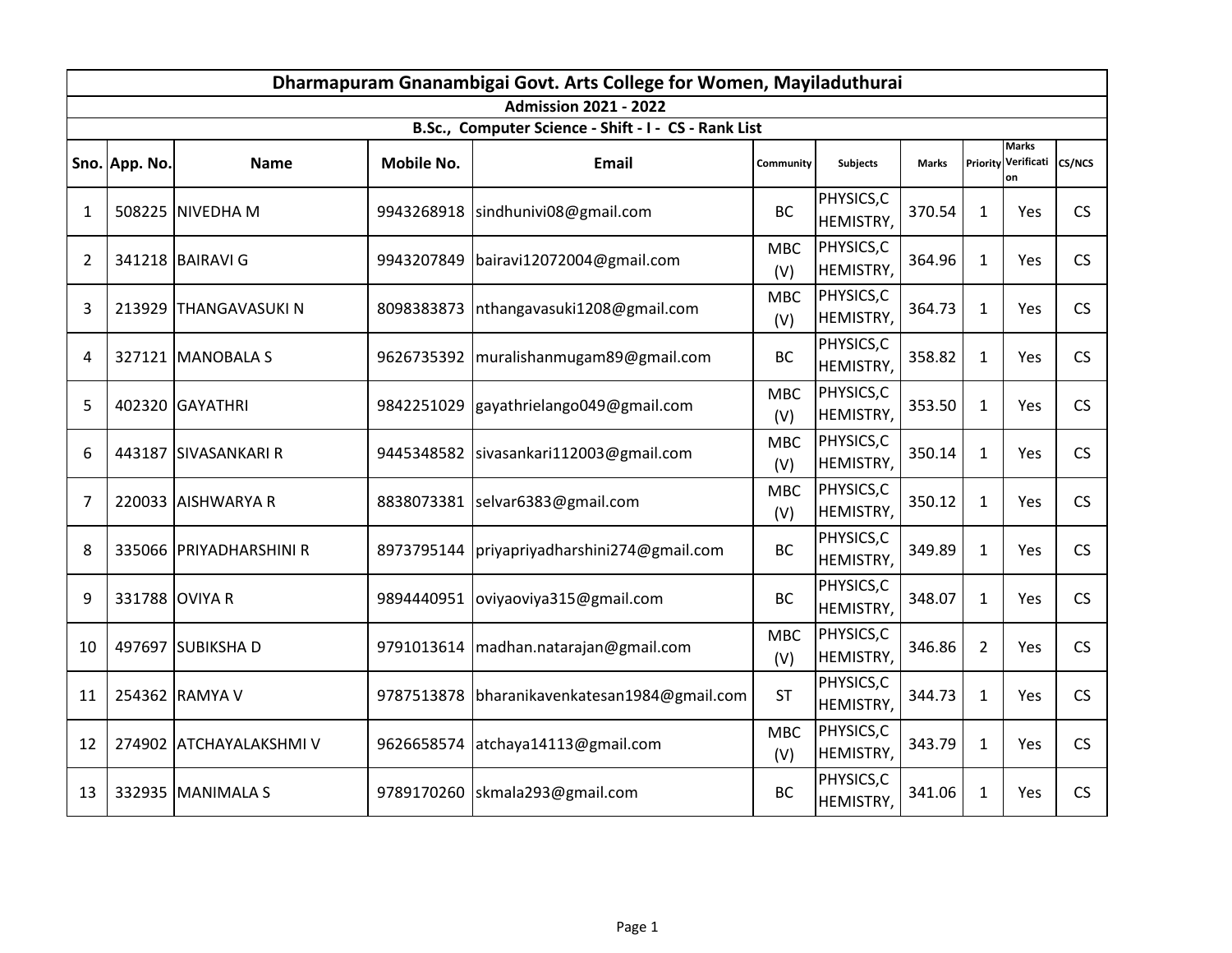|    | Sno. App. No. | <b>Name</b>                   | <b>Mobile No.</b> | Email                                 | Community                                 | <b>Subjects</b>            | <b>Marks</b> | Priority       | <b>Marks</b><br>Verificati<br>on | CS/NCS    |
|----|---------------|-------------------------------|-------------------|---------------------------------------|-------------------------------------------|----------------------------|--------------|----------------|----------------------------------|-----------|
| 14 |               | 210511 DURGA R                |                   | 9442929557 rajirajavel1977@gmail.com  | <b>BC</b>                                 | PHYSICS, C<br>HEMISTRY,    | 340.16       | $\mathbf{1}$   | Yes                              | <b>CS</b> |
| 15 |               | 341883 SAKTHI SHAGI M         | 9894449369        | sakthishagi@gmail.com                 | <b>BC</b>                                 | Physics, Ch<br>emistry, Co | 339.42       | $\mathbf{1}$   | No                               | <b>CS</b> |
| 16 |               | 502911 MANJU A                | 9025945857        | athimoolammanju@gmail.com             | <b>IVIBC</b><br><b>AND</b><br><b>DNC</b>  | PHYSICS,C<br>HEMISTRY,     | 339.36       | $\mathbf{1}$   | Yes                              | <b>CS</b> |
| 17 |               | 448731 CELESTINA EDAL QVEEN S |                   | 7708881531 dvndesigns1976@gmail.com   | BC                                        | PHYSICS, C<br>HEMISTRY,    | 338.26       | $\mathbf{1}$   | Yes                              | <b>CS</b> |
| 18 |               | 440091 VINODHINI K            | 9345745178        | chandrumallika2@gmail.com             | <b>MBC</b><br>(V)                         | PHYSICS, C<br>HEMISTRY,    | 337.62       | $\mathbf{1}$   | Yes                              | <b>CS</b> |
| 19 | 505137 ABISHA |                               |                   | 9344033721   jaya199600@gmail.com     | <b>BC</b>                                 | Physics, Ch<br>emistry, Co | 337.46       | $\mathbf{1}$   | No.                              | CS        |
| 20 |               | 505527 ABINAYA E              | 9344033721        | priyarajangam14@gmail.com             | <b>BC</b>                                 | Physics, Ch<br>emistry, Co | 337.46       | $\mathbf{1}$   | No.                              | <b>CS</b> |
| 21 |               | 249129 VIDHYA P               |                   | 6381108780 meenavidya1984@gmail.com   | <b>BC</b>                                 | PHYSICS, C<br>HEMISTRY,    | 336.83       | $\mathbf{1}$   | Yes                              | CS        |
| 22 |               | 314076 SNEGA V                | 6381890541        | vadivel4471@gmail.com                 | <b>BC</b>                                 | PHYSICS, C<br>HEMISTRY,    | 336.64       | $\mathbf{1}$   | Yes                              | <b>CS</b> |
| 23 |               | 427278 RAMYASRI R             | 8973512733        | ramyasriramanathan@gmail.com          | <b>SC</b>                                 | PHYSICS, C<br>HEMISTRY,    | 336.50       | 3              | Yes                              | <b>CS</b> |
| 24 |               | 320858 ACHAIYA N              | 9095238749        | nagarajanatchaiya123@gmail.com        | <b>BC</b>                                 | Physics, Ch<br>emistry, Co | 335.48       | $\mathbf{1}$   | No                               | <b>CS</b> |
| 25 |               | 458542 ELANTHENDRAL A         | 9003754544        | asokanvallal@gmail.com                | <b>IVIBC</b><br><b>AND</b><br><b>DNIC</b> | PHYSICS,C<br>HEMISTRY,     | 334.92       | $\overline{2}$ | Yes                              | <b>CS</b> |
| 26 |               | 242809 PADMAVATHIS            | 6369565932        | ngsrathi11@mail.com                   | <b>BC</b>                                 | PHYSICS, C<br>HEMISTRY,    | 334.25       | $\overline{2}$ | Yes                              | CS        |
| 27 |               | 306983 VAISHNAVI D            | 8940834332        | anbumanie2018@gmail.com               | <b>MBC</b><br>(V)                         | PHYSICS, C<br>HEMISTRY,    | 333.56       | $\overline{2}$ | Yes                              | <b>CS</b> |
| 28 |               | 404703 KARTHIKA D             |                   | 7094251197   keerthana 5674@gmail.com | <b>MBC</b><br>(V)                         | PHYSICS, C<br>HEMISTRY,    | 332.82       | $\mathbf{1}$   | Yes                              | <b>CS</b> |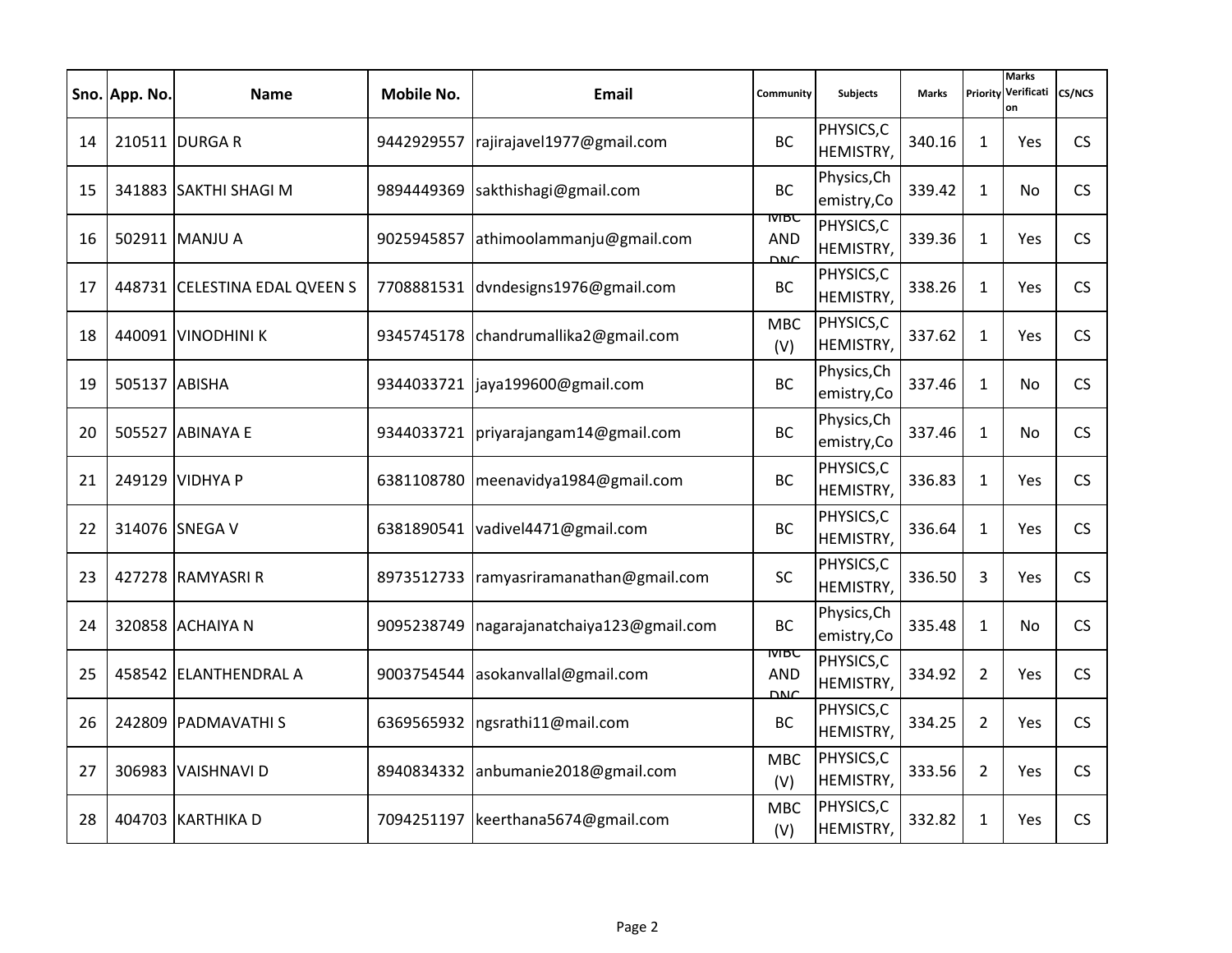|    | Sno. App. No.  | <b>Name</b>                 | Mobile No. | Email                                     | Community                       | <b>Subjects</b>            | <b>Marks</b> | Priority       | <b>Marks</b><br>Verificati<br>on | <b>CS/NCS</b> |
|----|----------------|-----------------------------|------------|-------------------------------------------|---------------------------------|----------------------------|--------------|----------------|----------------------------------|---------------|
| 29 |                | 268656 KEERTHIKA            |            | 9344457002 keerthikakeerthi468@gmail.com  | <b>SC</b>                       | PHYSICS, C<br>HEMISTRY,    | 332.15       | 1              | Yes                              | CS            |
| 30 |                | 273189 KEERTHI              |            | 9344457002 appuammu5893@gmail.com         | <b>SC</b>                       | Physics, Ch<br>emistry, Co | 332.15       | $\mathbf{1}$   | No.                              | <b>CS</b>     |
| 31 |                | 422405 PAVITHRAK            | 7598357526 | krishnan021068@gmail.com                  | <b>MBC</b><br>(V)               | PHYSICS,C<br>HEMISTRY,     | 330.41       | $\mathbf{1}$   | Yes                              | <b>CS</b>     |
| 32 |                | 259173 ARUNA R              |            | 9384961263 arunarjvl10@gmail.com          | <b>MBC</b><br>(V)               | PHYSICS,C<br>HEMISTRY,     | 329.27       | $\mathbf{1}$   | <b>Yes</b>                       | <b>CS</b>     |
| 33 |                | 420128 SASI PRIYA K         |            | 9159746641 deepbluegv@gmail.com           | <b>MBC</b><br>(V)               | PHYSICS, C<br>HEMISTRY,    | 328.42       | $\mathbf{1}$   | <b>Yes</b>                       | <b>CS</b>     |
| 34 |                | 464020 ABITHA M             |            | 9750519318  thamizhvananthamizh@gmail.com | <b>SC</b>                       | PHYSICS, C<br>HEMISTRY,    | 328.34       | $\mathbf{1}$   | Yes                              | CS            |
| 35 |                | 410889 SUBBULAKSHMI G       | 8489249779 | subbulakshmis271@gmail.com                | MBC<br><b>AND</b><br><b>DNC</b> | PHYSICS, C<br>HEMISTRY,    | 327.45       | $\mathbf{1}$   | <b>Yes</b>                       | <b>CS</b>     |
| 36 | 403923 YAZHINI |                             |            | 9944086586 vazhini19052002@gmail.com      | <b>SC</b>                       | PHYSICS, C<br>HEMISTRY,    | 326.63       | 4              | <b>Yes</b>                       | CS            |
| 37 |                | 355299 ROOBINI              | 7826089398 | rroobini12@gmail.com                      | SC                              | PHYSICS, C<br>HEMISTRY,    | 326.60       | 1              | <b>Yes</b>                       | <b>CS</b>     |
| 38 |                | 397131 ROOBINI R            | 7826089398 | asaianbarasi@gmail.com                    | SC                              | Physics, Ch<br>emistry, Co | 326.60       | $\mathbf{1}$   | No.                              | <b>CS</b>     |
| 39 |                | 235748 ARCHANA R            | 6383457129 | archuramesh22@gmail.com                   | <b>MBC</b><br>(V)               | PHYSICS,C<br>HEMISTRY,     | 326.42       | $\mathbf{1}$   | <b>Yes</b>                       | <b>CS</b>     |
| 40 |                | 403257 BEULA ESTHER RANI T  | 7530097453 | pthavasamuthu@gmail.com                   | <b>BC</b>                       | PHYSICS, C<br>HEMISTRY,    | 325.61       | $\mathbf{1}$   | <b>Yes</b>                       | <b>CS</b>     |
| 41 |                | 289507 RANJITHA R           | 6374727643 | lakshmiravi9695@gmail.com                 | <b>MBC</b><br>(V)               | PHYSICS,C<br>HEMISTRY,     | 325.07       | $\mathbf{1}$   | <b>Yes</b>                       | CS            |
| 42 |                | 211000 ATCHAYA P            | 9750449623 | prabhakaranybw@gmail.com                  | <b>MBC</b><br>(V)               | PHYSICS, C<br>HEMISTRY,    | 325.03       | $\overline{2}$ | Yes                              | <b>CS</b>     |
| 43 |                | 423528 YUREKHA SOWNDARIYA V |            | 9003664472 svk03121972@gmail.com          | <b>BC</b>                       | PHYSICS, C<br>HEMISTRY,    | 324.38       | $\mathbf{1}$   | <b>Yes</b>                       | <b>CS</b>     |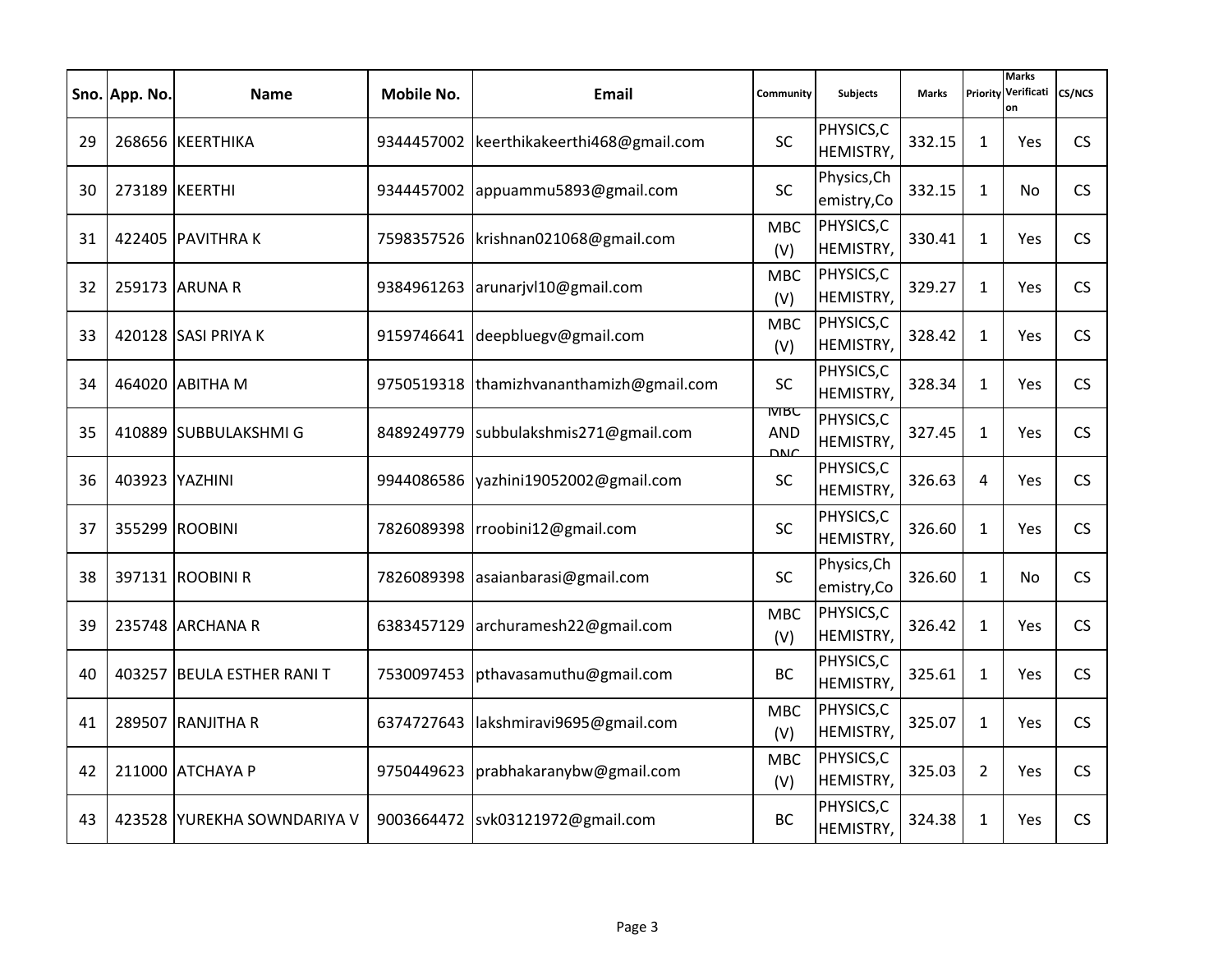|    | Sno. App. No. | <b>Name</b>           | Mobile No. | Email                                   | Community         | <b>Subjects</b>            | <b>Marks</b> | Priority       | <b>Marks</b><br>Verificati<br>on | <b>CS/NCS</b> |
|----|---------------|-----------------------|------------|-----------------------------------------|-------------------|----------------------------|--------------|----------------|----------------------------------|---------------|
| 44 |               | 481247 DIANA U        |            | 9047849611 deepaudhayakumar@gmail.com   | <b>SCA</b>        | PHYSICS, C<br>HEMISTRY,    | 324.06       | $\overline{2}$ | <b>Yes</b>                       | CS            |
| 45 |               | 265154 PRIYA M        | 8220619606 | priya01092004@gmail.com                 | <b>MBC</b><br>(V) | PHYSICS, C<br>HEMISTRY,    | 323.50       | $\mathbf{1}$   | Yes                              | <b>CS</b>     |
| 46 |               | 314903 ANUSHAK        | 9865002802 | parthipart123@gmail.com                 | <b>MBC</b><br>(V) | Physics, Ch<br>emistry, Co | 322.06       | $\mathbf{1}$   | No.                              | <b>CS</b>     |
| 47 |               | 431500 ANANTHI S      | 8940204717 | sananthitmv@gmail.com                   | <b>MBC</b><br>(V) | PHYSICS,C<br>HEMISTRY,     | 321.74       | $\mathbf{1}$   | <b>Yes</b>                       | <b>CS</b>     |
| 48 |               | 283864 VIJITHRA       |            | 9843753656 rithusri950@gmail.com        | <b>MBC</b><br>(V) | PHYSICS, C<br>HEMISTRY,    | 321.46       | $\mathbf{1}$   | <b>Yes</b>                       | <b>CS</b>     |
| 49 |               | 487093 SIVAPARVATHI K |            | 9578689120   ksivaparvathi435@gmail.com | <b>MBC</b><br>(V) | Physics, Ch<br>emistry, Co | 320.95       | $\mathbf{1}$   | No.                              | CS            |
| 50 |               | 428286 GOPIKA S       | 9715698446 | mahiraj5619@gmail.com                   | <b>MBC</b><br>(V) | PHYSICS, C<br>HEMISTRY,    | 320.53       | $\mathbf{1}$   | <b>Yes</b>                       | <b>CS</b>     |
| 51 |               | 409775 RENUSHA A      |            | 9677581334 arumugamrenuga53@gmail.com   | <b>MBC</b><br>(V) | Physics, Ch<br>emistry, Co | 320.51       | $\mathbf{1}$   | No.                              | CS            |
| 52 |               | 351599 THIRISHA S     |            | 9843740296   premasasi 200402@gmail.com | <b>SC</b>         | PHYSICS, C<br>HEMISTRY,    | 319.96       | 1              | <b>Yes</b>                       | <b>CS</b>     |
| 53 |               | 479406 ATCHAYA K      |            | 8778824161   kselva26909@gmail.com      | <b>MBC</b><br>(V) | PHYSICS,C<br>HEMISTRY,     | 319.46       | $\mathbf{1}$   | <b>Yes</b>                       | <b>CS</b>     |
| 54 |               | 203122 SUVETHA G      |            | 9942676037 suvethag77@gmail.com         | <b>MBC</b><br>(V) | PHYSICS, C<br>HEMISTRY,    | 319.42       | $\mathbf{1}$   | <b>Yes</b>                       | <b>CS</b>     |
| 55 |               | 240540 NAMITHA T      |            | 9072151841  thulasi1995@gmail.com       | <b>SC</b>         | PHYSICS, C<br>HEMISTRY,    | 319.22       | $\mathbf{1}$   | <b>Yes</b>                       | <b>CS</b>     |
| 56 |               | 230634 ELAKKIYA K     | 8754816585 | elakkiya10042004@gmail.com              | <b>SC</b>         | PHYSICS, C<br>HEMISTRY,    | 319.21       | $\mathbf{1}$   | <b>Yes</b>                       | CS            |
| 57 |               | 219379 DURGADEVI      | 7094745484 | durgadevi05082003@gmail.com             | <b>MBC</b><br>(V) | PHYSICS, C<br>HEMISTRY,    | 319.15       | $\mathbf{1}$   | Yes                              | <b>CS</b>     |
| 58 |               | 343996 ANBAZHAHI A    |            | 7530036386 anbuanbudonttry@gmail.com    | <b>SC</b>         | PHYSICS, C<br>HEMISTRY,    | 319.03       | $\mathbf{1}$   | <b>Yes</b>                       | <b>CS</b>     |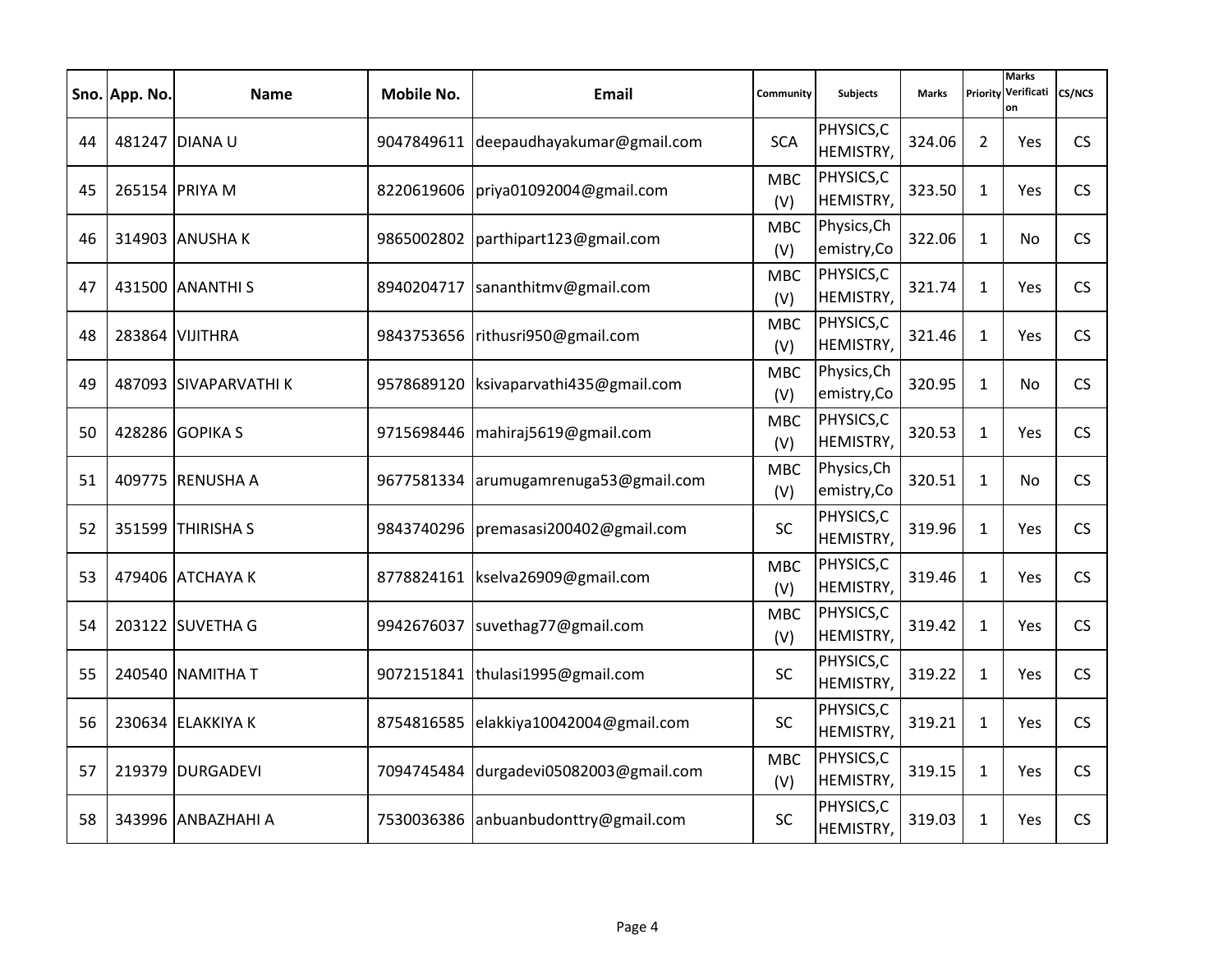|    | Sno. App. No. | <b>Name</b>           | Mobile No. | Email                          | Community         | <b>Subjects</b>               | <b>Marks</b> | Priority       | <b>Marks</b><br>Verificati<br>on | CS/NCS    |
|----|---------------|-----------------------|------------|--------------------------------|-------------------|-------------------------------|--------------|----------------|----------------------------------|-----------|
| 59 |               | 388571 SIVARANJINI S  | 9498429515 | ranjithamranjini1997@gmail.com | <b>ST</b>         | PHYSICS, C<br>HEMISTRY,       | 318.70       | $\mathbf{1}$   | Yes                              | <b>CS</b> |
| 60 |               | 404106 VAISHNAVI BAIR | 6380492887 | mahesharavinthm57580@gmail.com | <b>BC</b>         | PHYSICS, C<br>HEMISTRY,       | 317.11       | $\mathbf{1}$   | Yes                              | <b>CS</b> |
| 61 |               | 297085 KALAIVANI R    | 9751501124 | kalaivani7102003@gmail.com     | <b>SC</b>         | PHYSICS, C<br>HEMISTRY,       | 316.25       | $\mathbf{1}$   | Yes                              | CS        |
| 62 |               | 483696 SRIHARINI      | 8870736007 | neelupriyarohi26@gmail.com     | <b>MBC</b><br>(V) | Physics, Ch<br>emistry, Co    | 315.64       | 3              | No                               | <b>CS</b> |
| 63 |               | 490307 THIRUMENI M    | 9047591233 | thirumeni07062004@gmail.com    | <b>MBC</b><br>(V) | Physics, Ch<br>emistry, Co    | 314.25       | $\mathbf{1}$   | No.                              | CS        |
| 64 |               | 260166 AJITHTHA.M     | 9688651595 | moorthiajiththa@gmail.com      | <b>BC</b>         | PHYSICS, C<br>HEMISTRY,       | 314.19       | $\overline{2}$ | Yes                              | CS        |
| 65 |               | 406422 AARTHI R       | 8098536024 | akalya19062001@gmail.com       | <b>SC</b>         | PHYSICS, C<br>HEMISTRY,       | 314.07       | $\overline{2}$ | Yes                              | <b>CS</b> |
| 66 |               | 479013 MAHALAKSHMIR   | 9655637329 | mariyappan6585@gmail.com       | <b>BC</b>         | PHYSICS, C<br>HEMISTRY,       | 313.40       | 4              | Yes                              | CS        |
| 67 |               | 427691 MONICA T       | 9150600385 | thirumonica33@gmail.com        | SC                | PHYSICS, C<br>HEMISTRY,       | 313.13       | 4              | Yes                              | <b>CS</b> |
| 68 |               | 204751 VINOTHA M      | 8525040712 | saravananmani1806@gmail.com    | <b>BC</b>         | Physics, Ch<br>emistry, Co    | 312.00       | $\mathbf{1}$   | No                               | <b>CS</b> |
| 69 |               | 296416 ANITHA A       | 6385689726 | INBA2275@GMAIL.COM             | <b>MBC</b><br>(V) | Physics, Ch<br>emistry, Co    | 311.87       | $\mathbf{1}$   | No                               | <b>CS</b> |
| 70 |               | 356599 ISWARYARANI V  | 9361850331 | v.iswarya0909@gmail.com        | <b>SCA</b>        | PHYSICS, C<br>HEMISTRY,       | 310.85       | $\mathbf{1}$   | Yes                              | <b>CS</b> |
| 71 |               | 313941 GOKULAVANI     | 8883521176 | sathishkumarit91@gmail.com     | <b>MBC</b><br>(V) | PHYSICS, C<br>HEMISTRY,       | 310.60       | $\mathbf{1}$   | Yes                              | CS        |
| 72 |               | 476942 ABINAYA V      | 9944008379 | saranyaesp@gmail.com           | <b>MBC</b><br>(V) | PHYSICS, C<br>HEMISTRY,       | 309.47       | $\mathbf{1}$   | Yes                              | <b>CS</b> |
| 73 |               | 214559 MR.ABIRAMI     | 9786902415 | mohanabirami6@gmail.com        | <b>BC</b>         | PHYSICS, C<br><b>HEMISTRY</b> | 307.58       | $\mathbf{1}$   | Yes                              | <b>CS</b> |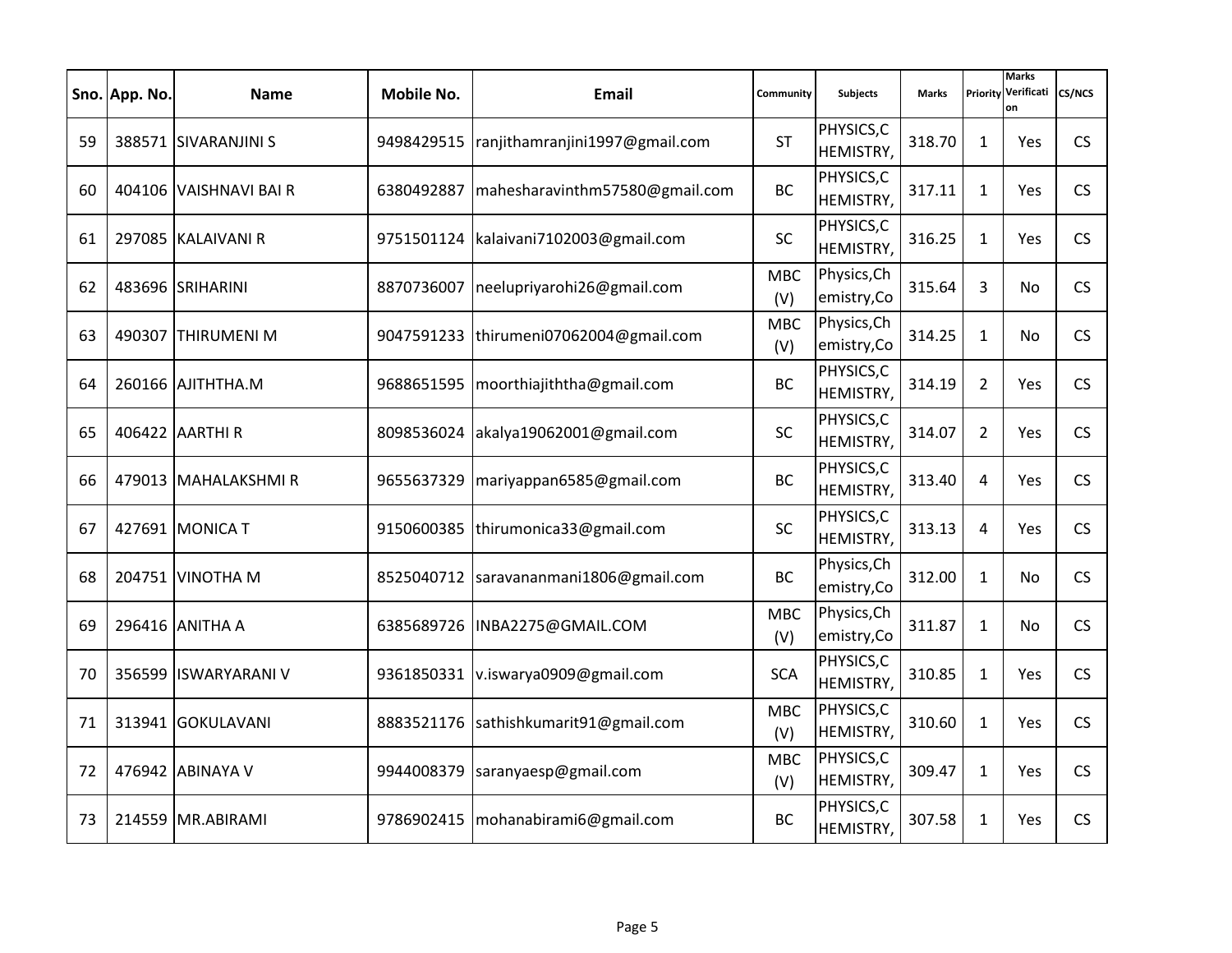|    | Sno. App. No. | <b>Name</b>          | Mobile No. | Email                                    | Community         | <b>Subjects</b>            | <b>Marks</b> | Priority       | <b>Marks</b><br>Verificati<br>on | <b>CS/NCS</b> |
|----|---------------|----------------------|------------|------------------------------------------|-------------------|----------------------------|--------------|----------------|----------------------------------|---------------|
| 74 |               | 252098 MAHALAKSHMI M |            | 6382305827   baranidharan1911@gmail.com  | <b>MBC</b><br>(V) | PHYSICS, C<br>HEMISTRY,    | 306.92       | $\overline{2}$ | <b>Yes</b>                       | CS            |
| 75 |               | 502520 ABINAYA V     |            | 8489012091 vabi28102003@gmail.com        | <b>SC</b>         | PHYSICS, C<br>HEMISTRY,    | 306.40       | $\mathbf{1}$   | <b>Yes</b>                       | <b>CS</b>     |
| 76 |               | 453946 DHARANI M     | 9787331291 | RITHIKADHARANI698@GMAIL.COM              | <b>MBC</b><br>(V) | PHYSICS,C<br>HEMISTRY,     | 306.13       | $\mathbf{1}$   | Yes                              | <b>CS</b>     |
| 77 |               | 410267 CLINA M       |            | 9585714723 clinamohanraj@gmail.com       | <b>BC</b>         | PHYSICS, C<br>HEMISTRY,    | 306.03       | $\mathbf{1}$   | <b>Yes</b>                       | CS            |
| 78 |               | 356967 MENAKA R      |            | 8870703381   kanivannank12@gmail.com     | SC                | PHYSICS, C<br>HEMISTRY,    | 305.67       | $\overline{2}$ | <b>Yes</b>                       | <b>CS</b>     |
| 79 |               | 340812 SATHYA V      |            | 7538853862 abithaveeramani2001@gmail.com | SC                | Physics, Ch<br>emistry, Co | 304.96       | $\mathbf{1}$   | No.                              | CS            |
| 80 |               | 212462 AKSHAYA S     | 9361892950 | selvamdharuma@gmail.com                  | <b>SC</b>         | PHYSICS, C<br>HEMISTRY,    | 304.51       | $\overline{2}$ | <b>Yes</b>                       | <b>CS</b>     |
| 81 |               | 209478 KEERTHANA G   |            | 9786499530 gr6860582@gmail.com           | <b>MBC</b><br>(V) | PHYSICS, C<br>HEMISTRY,    | 304.15       | $\mathbf{1}$   | <b>Yes</b>                       | CS            |
| 82 |               | 396497 KANIMOZHI.K   | 9566934880 | kani87005@gmail.com                      | <b>MBC</b><br>(V) | PHYSICS, C<br>HEMISTRY,    | 303.08       | 1              | <b>Yes</b>                       | <b>CS</b>     |
| 83 |               | 373020 VIJAYASRIS    | 9944314745 | suntharampavadai@gmail.com               | <b>MBC</b><br>(V) | PHYSICS, C<br>HEMISTRY,    | 302.73       | $\mathbf{1}$   | <b>Yes</b>                       | <b>CS</b>     |
| 84 |               | 472089 HARINI P      |            | 8489971100 hni24554@gmail.com            | <b>SC</b>         | PHYSICS, C<br>HEMISTRY,    | 302.42       | $\overline{2}$ | <b>Yes</b>                       | <b>CS</b>     |
| 85 |               | 356781 ABINAYA S     | 8754212205 | abinaya28102003@gmail.com                | <b>MBC</b><br>(V) | PHYSICS,C<br>HEMISTRY,     | 302.35       | $\mathbf{1}$   | <b>Yes</b>                       | CS            |
| 86 |               | 385200 ANEELA K      |            | 9843789152 aneelala2003@gmail.com        | <b>SC</b>         | PHYSICS, C<br>HEMISTRY,    | 302.26       | $\mathbf{1}$   | <b>Yes</b>                       | CS            |
| 87 |               | 249050 SELSHIYA S    | 6380178412 | selshiya2072003@gmail.com                | <b>MBC</b><br>(V) | PHYSICS, C<br>HEMISTRY,    | 302.04       | $\mathbf{1}$   | Yes                              | <b>CS</b>     |
| 88 |               | 351677 SUBASRI P     |            | 7868959105 pjayasri2020@gmail.com        | <b>MBC</b><br>(V) | PHYSICS, C<br>HEMISTRY,    | 301.21       | $\mathbf{1}$   | <b>Yes</b>                       | <b>CS</b>     |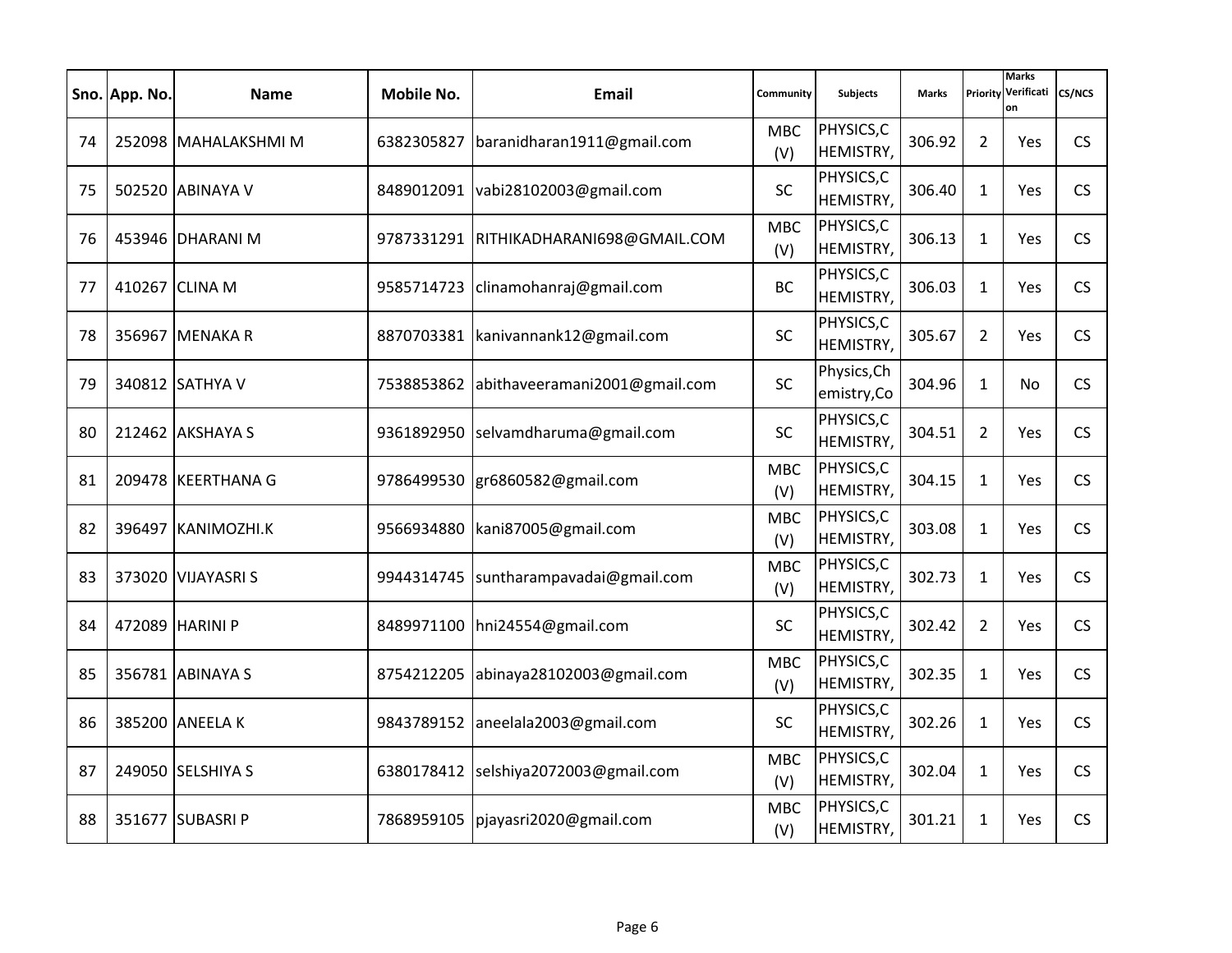|     | Sno. App. No.  | <b>Name</b>                | Mobile No. | Email                                       | Community         | <b>Subjects</b>            | <b>Marks</b> | Priority     | <b>Marks</b><br>Verificati<br>on | <b>CS/NCS</b> |
|-----|----------------|----------------------------|------------|---------------------------------------------|-------------------|----------------------------|--------------|--------------|----------------------------------|---------------|
| 89  |                | 495369 ABINAYA B           |            | 9698665835 babinaya251104@gmail.com         | <b>BC</b>         | PHYSICS, C<br>HEMISTRY,    | 301.20       | 1            | Yes                              | CS            |
| 90  |                | 309370 IDHAYA V            |            | 9791989728 elanthamil2020@gmail.com         | <b>SC</b>         | PHYSICS,C<br>HEMISTRY,     | 300.81       | $\mathbf{1}$ | Yes                              | <b>CS</b>     |
| 91  | 326072 AARTHI  |                            | 8190961516 | charumathiaadhi@gmail.com                   | <b>BC</b>         | PHYSICS, C<br>HEMISTRY,    | 300.53       | $\mathbf{1}$ | Yes                              | <b>CS</b>     |
| 92  |                | 381074 ABINAYA C           |            | 9787981593 abinayasurya55@gmail.com         | <b>MBC</b><br>(V) | PHYSICS,C<br>HEMISTRY,     | 300.35       | $\mathbf{1}$ | <b>Yes</b>                       | <b>CS</b>     |
| 93  |                | 409004 SATHIYA R           | 6380622784 | santhoshramesh719@gmail.com                 | <b>SCA</b>        | PHYSICS, C<br>HEMISTRY,    | 300.08       | 4            | <b>Yes</b>                       | <b>CS</b>     |
| 94  |                | 355228 SUBASHINI S         |            | 9715151875 selvamanimani768@gmail.com       | <b>MBC</b><br>(V) | PHYSICS,C<br>HEMISTRY,     | 299.99       | $\mathbf{1}$ | Yes                              | CS            |
| 95  |                | 309581 KAVIYA A            | 9942188085 | ackaviya2004@gmail.com                      | <b>MBC</b><br>(V) | PHYSICS, C<br>HEMISTRY,    | 299.84       | $\mathbf{1}$ | <b>Yes</b>                       | <b>CS</b>     |
| 96  |                | 342431 PAVITHRA B          |            | 9842615921   pavithrabala20050111@gmail.com | <b>MBC</b><br>(V) | PHYSICS, C<br>HEMISTRY,    | 298.61       | 3            | <b>Yes</b>                       | CS            |
| 97  |                | 344881 NIVEDHA S           | 8489980026 | nivedhasv8@gmail.com                        | <b>SC</b>         | PHYSICS, C<br>HEMISTRY,    | 298.42       | 1            | <b>Yes</b>                       | <b>CS</b>     |
| 98  |                | 347892 NIVETHA S           | 9786858597 | hopethendraltrust@gmail.com                 | <b>SC</b>         | Physics, Ch<br>emistry, Co | 298.42       | $\mathbf{1}$ | No.                              | <b>CS</b>     |
| 99  |                | 256114 SRIARASI            | 9361588341 | sanjaisasi588@gmail.com                     | <b>MBC</b><br>(V) | Physics, Ch<br>emistry, Co | 297.18       | $\mathbf{1}$ | No.                              | <b>CS</b>     |
| 100 |                | 416132 THAGUSEENA AKTHAR M | 9994018227 | thasneemm954@gmail.com                      | <b>BCM</b>        | Physics, Ch<br>emistry, Co | 296.97       | $\mathbf{1}$ | No.                              | <b>CS</b>     |
| 101 | 476270 PRIYA A |                            | 9443040978 | drawardindia@gmail.com                      | <b>SC</b>         | PHYSICS, C<br>HEMISTRY,    | 296.74       | 4            | <b>Yes</b>                       | CS            |
| 102 |                | 272312 PRIYADHARSHINI R    | 8940935655 | praveenravi442000@gmail.com                 | <b>SC</b>         | PHYSICS, C<br>HEMISTRY,    | 295.84       | $\mathbf{1}$ | Yes                              | <b>CS</b>     |
| 103 |                | 257464 SHOBANA A           |            | 8870901849   shobana04122003@gmail.com      | <b>SC</b>         | PHYSICS, C<br>HEMISTRY,    | 295.77       | $\mathbf{1}$ | <b>Yes</b>                       | <b>CS</b>     |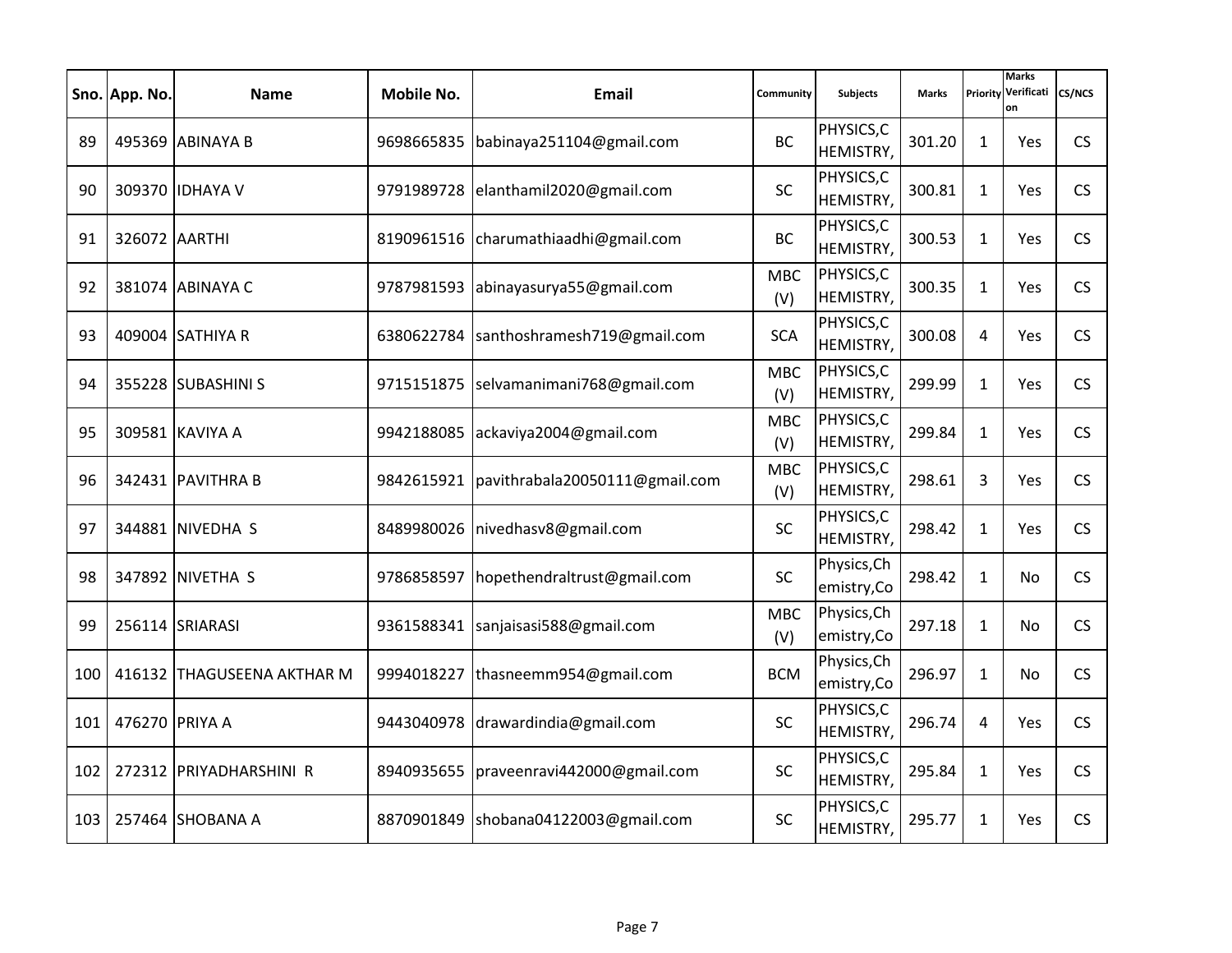|     | Sno. App. No. | <b>Name</b>       | Mobile No. | Email                               | Community                                | <b>Subjects</b>            | <b>Marks</b> | Priority     | <b>Marks</b><br>Verificati<br>on | <b>CS/NCS</b> |
|-----|---------------|-------------------|------------|-------------------------------------|------------------------------------------|----------------------------|--------------|--------------|----------------------------------|---------------|
| 104 |               | 233968 ABINAYA S  | 8940337811 | saravanandharma77@gmail.com         | <b>MBC</b><br>(V)                        | PHYSICS, C<br>HEMISTRY,    | 295.57       | 1            | Yes                              | CS            |
| 105 |               | 380682 PREETHI P  | 9123533580 | rsgowtham05@gmail.com               | <b>BC</b>                                | PHYSICS, C<br>HEMISTRY,    | 295.28       | $\mathbf{1}$ | Yes                              | <b>CS</b>     |
| 106 |               | 501546 RAJINA R   | 7868802191 | rajinar2004@gmail.com               | <b>SC</b>                                | Physics, Ch<br>emistry, Co | 294.90       | $\mathbf{1}$ | No.                              | <b>CS</b>     |
| 107 |               | 438210 DHARANI K  | 8098884407 | sreesudhan348@gmail.com             | <b>BC</b>                                | PHYSICS,C<br>HEMISTRY,     | 294.80       | $\mathbf{1}$ | <b>Yes</b>                       | CS            |
| 108 |               | 320110 ABINAYA    | 6381463179 | ragunathanragu704@gmail.com         | <b>BC</b>                                | PHYSICS, C<br>HEMISTRY,    | 294.72       | $\mathbf{1}$ | <b>Yes</b>                       | <b>CS</b>     |
| 109 |               | 366757 HARINI P   | 6379126472 | surya17250130@gmail.com             | <b>IVIBC</b><br><b>AND</b><br><b>DNC</b> | PHYSICS,C<br>HEMISTRY,     | 294.71       | $\mathbf{1}$ | Yes                              | CS            |
| 110 |               | 348763 PAVITHRA G | 9442799615 | pavi94922@gmail.com                 | <b>MBC</b><br>(V)                        | PHYSICS, C<br>HEMISTRY,    | 294.53       | $\mathbf{1}$ | <b>Yes</b>                       | <b>CS</b>     |
| 111 |               | 503271 THIRISHA R |            | 8778486318  thirisha.r194@gmail.com | <b>SC</b>                                | PHYSICS, C<br>HEMISTRY,    | 294.35       | $\mathbf{1}$ | <b>Yes</b>                       | CS            |
| 112 |               | 359006 KAVIYA R   | 8754083848 | kaviyakaviya11972@gmail.com         | <b>MBC</b><br>(V)                        | PHYSICS, C<br>HEMISTRY,    | 294.07       | 1            | Yes                              | <b>CS</b>     |
| 113 |               | 409808 ABINAYA M  | 7339285857 | maniajith19@gmail.com               | <b>BC</b>                                | PHYSICS, C<br>HEMISTRY,    | 293.21       | 1            | Yes                              | <b>CS</b>     |
| 114 |               | 308023 PAVITHRA R | 9786735904 | pavithra28052005@gmail.com          | <b>SC</b>                                | PHYSICS, C<br>HEMISTRY,    | 293.09       | $\mathbf{1}$ | Yes                              | CS            |
| 115 |               | 471851 SRIPRIYA   | 9626070751 | smartsridhar2303@gmail.com          | SC                                       | PHYSICS, C<br>HEMISTRY,    | 292.43       | $\mathbf{1}$ | Yes                              | <b>CS</b>     |
| 116 |               | 438282 ABINAYA S  | 9715621945 | ntsivanandham@gmail.com             | <b>SC</b>                                | PHYSICS, C<br>HEMISTRY,    | 292.22       | $\mathbf{1}$ | <b>Yes</b>                       | CS            |
| 117 |               | 312199 AGALYA N   | 7502995331 | arullakshmin@gmail.com              | <b>SC</b>                                | PHYSICS, C<br>HEMISTRY,    | 292.06       | $\mathbf{1}$ | Yes                              | <b>CS</b>     |
| 118 |               | 289408 DEEPIKA B  | 7550389626 | ambikabranika123@gmail.com          | <b>BC</b>                                | PHYSICS, C<br>HEMISTRY,    | 290.13       | $\mathbf{1}$ | <b>Yes</b>                       | <b>CS</b>     |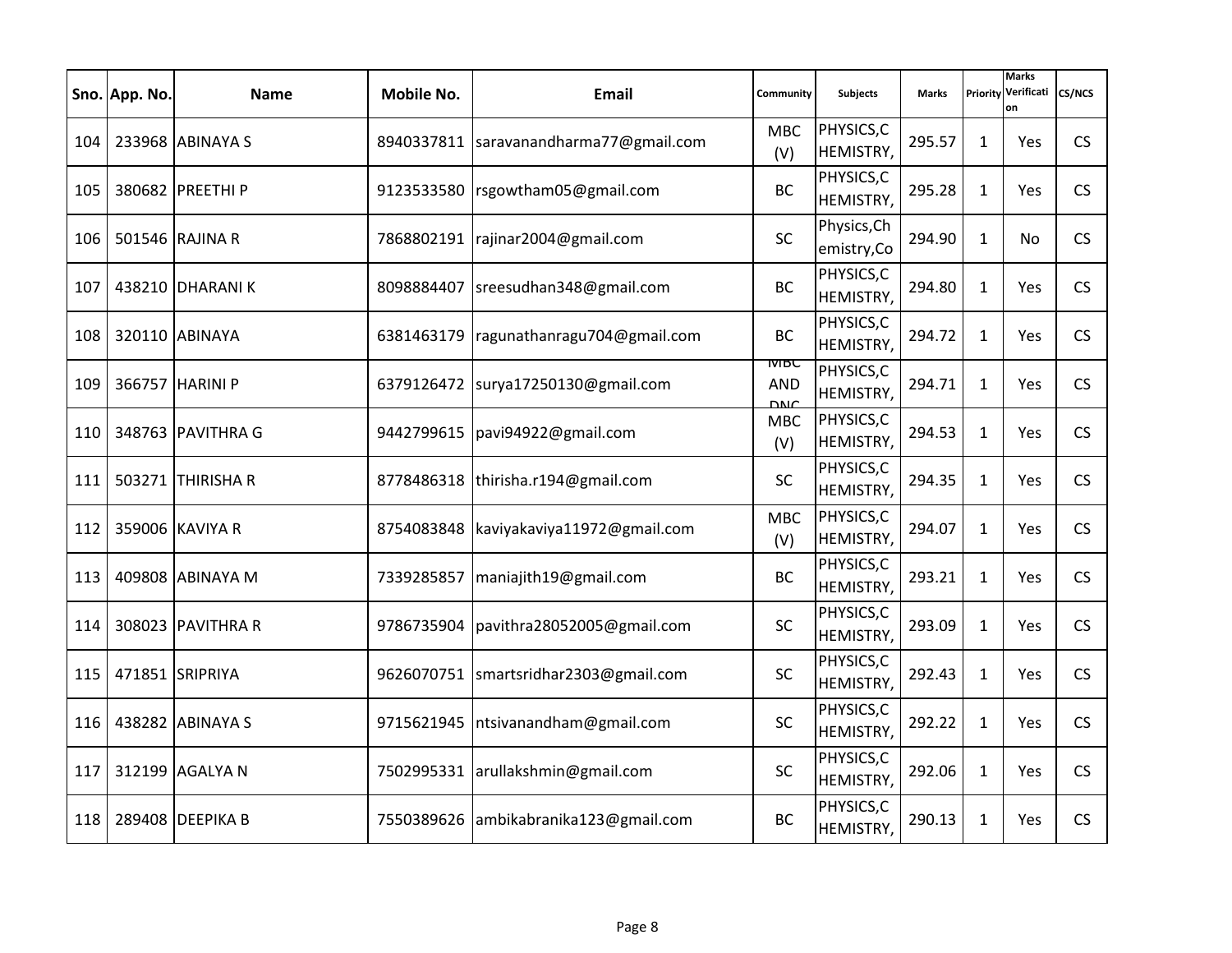|     | Sno. App. No.  | <b>Name</b>             | Mobile No. | Email                                   | Community         | <b>Subjects</b>         | <b>Marks</b> | Priority       | <b>Marks</b><br>Verificati<br>on | <b>CS/NCS</b> |
|-----|----------------|-------------------------|------------|-----------------------------------------|-------------------|-------------------------|--------------|----------------|----------------------------------|---------------|
| 119 |                | 504487 SUBIKSHA P       |            | 9976503825 arumugamganapathi9@gmail.com | <b>BC</b>         | PHYSICS, C<br>HEMISTRY, | 289.44       | 1              | Yes                              | CS            |
| 120 |                | 291054 VEMBARASIK       | 7094082204 | srinimech97@gmail.com                   | <b>BC</b>         | PHYSICS, C<br>HEMISTRY, | 288.84       | 1              | Yes                              | <b>CS</b>     |
| 121 |                | 351195 EYALVIZHI R      | 7604959235 | eyalvizhiraja04@gmail.com               | <b>SC</b>         | PHYSICS, C<br>HEMISTRY, | 288.71       | $\mathbf{1}$   | Yes                              | <b>CS</b>     |
| 122 |                | 376569 VAISHNAVI M      | 8525040273 | jamunamurugesh28@gmail.com              | <b>MBC</b><br>(V) | PHYSICS,C<br>HEMISTRY,  | 287.14       | $\mathbf{1}$   | <b>Yes</b>                       | CS            |
| 123 | 227973 SNEHA I |                         | 8870467054 | snehahermione27@gmail.com               | <b>SC</b>         | PHYSICS, C<br>HEMISTRY, | 286.81       | $\mathbf{1}$   | Yes                              | <b>CS</b>     |
| 124 |                | 354719 SWATHI E         | 7639485449 | swathielangovanvdl2003@gmail.com        | <b>BC</b>         | PHYSICS, C<br>HEMISTRY, | 286.37       | $\mathbf{1}$   | Yes                              | CS            |
| 125 |                | 217610 PRIYADHARSHINI.R | 8489036515 | kaviyarasan7007@gmail.com               | <b>MBC</b><br>(V) | PHYSICS, C<br>HEMISTRY, | 285.67       | $\mathbf{1}$   | Yes                              | <b>CS</b>     |
| 126 |                | 308370 VINITHA R        |            | 9003658724 abiabitha1026@gmail.com      | <b>SC</b>         | PHYSICS, C<br>HEMISTRY, | 284.13       | $\mathbf{1}$   | <b>Yes</b>                       | CS            |
| 127 |                | 415376 GANGA N          | 7825029502 | kuttyma1055@gmail.com                   | <b>MBC</b><br>(V) | PHYSICS, C<br>HEMISTRY, | 282.82       | 1              | Yes                              | <b>CS</b>     |
| 128 |                | 360250 KOWSALYA A       | 7639124874 | chinrasumuga@gmail.com                  | <b>BC</b>         | PHYSICS, C<br>HEMISTRY, | 282.81       | $\overline{2}$ | Yes                              | <b>CS</b>     |
| 129 |                | 301067 SUBASHINI.S      | 9715303346 | subashiniselvam53@gmail.com             | <b>MBC</b><br>(V) | PHYSICS, C<br>HEMISTRY, | 282.43       | $\mathbf{1}$   | Yes                              | CS            |
| 130 |                | 380414 MEGAVARSHINI K   | 9629076383 | selvikumar1252@gmail.com                | <b>MBC</b><br>(V) | PHYSICS, C<br>HEMISTRY, | 281.40       | $\mathbf{1}$   | Yes                              | <b>CS</b>     |
| 131 |                | 438530 GAYATHRIV        | 7339304487 | sssureshdme@gmail.com                   | <b>SCA</b>        | PHYSICS, C<br>HEMISTRY, | 281.10       | $\overline{2}$ | <b>Yes</b>                       | CS            |
| 132 |                | 292578 KAVIYA S         | 8681989075 | kaviyababby716@gmail.com                | <b>SC</b>         | PHYSICS, C<br>HEMISTRY, | 279.56       | $\mathbf{1}$   | Yes                              | <b>CS</b>     |
| 133 |                | 369258 DURGADEVI R      | 8124517163 | manothan1979@gmail.com                  | <b>SC</b>         | PHYSICS, C<br>HEMISTRY, | 277.78       | $\overline{2}$ | <b>Yes</b>                       | <b>CS</b>     |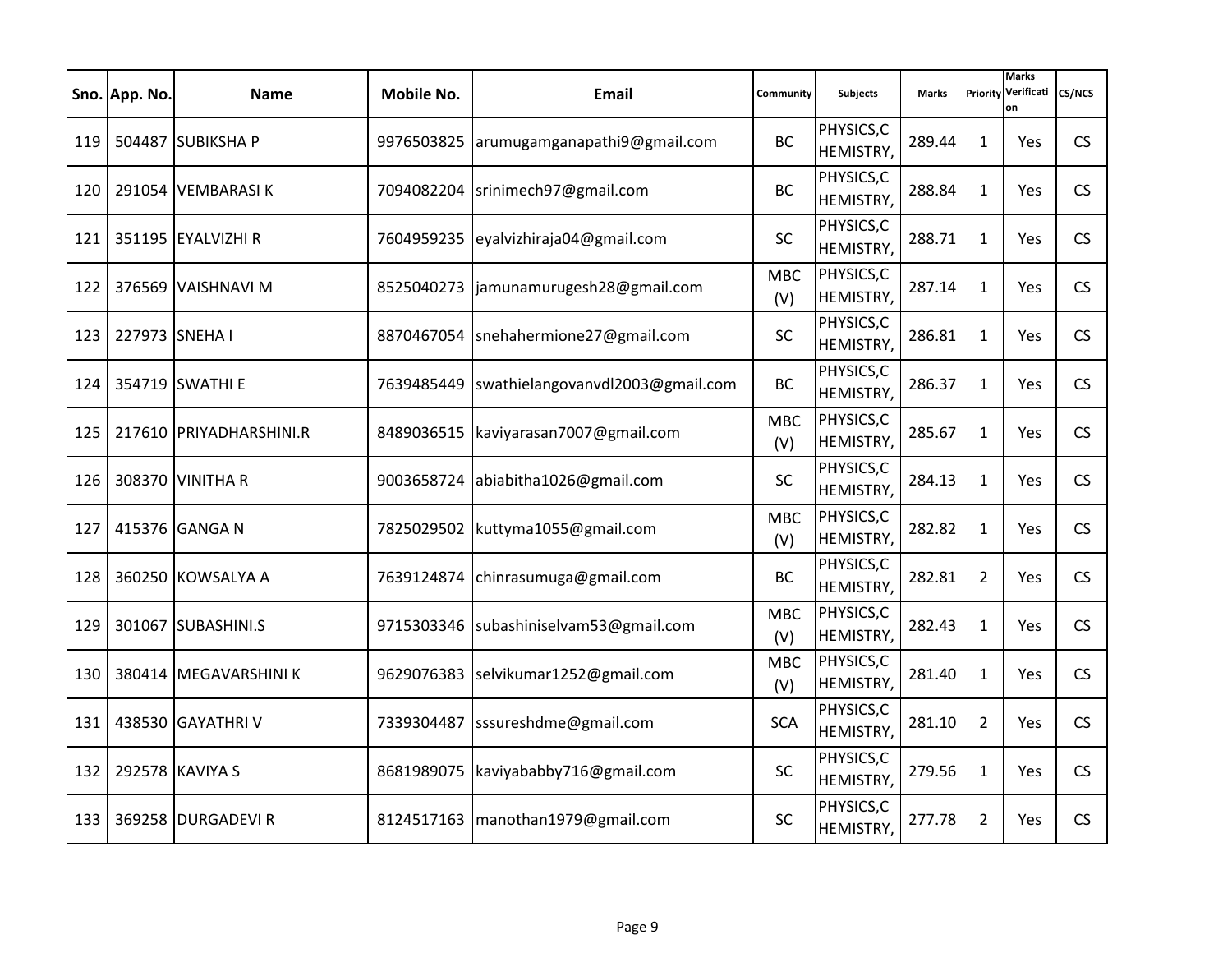|     | Sno. App. No. | <b>Name</b>            | Mobile No. | Email                            | Community         | <b>Subjects</b>            | <b>Marks</b> | Priority       | <b>Marks</b><br>Verificati<br>on | <b>CS/NCS</b> |
|-----|---------------|------------------------|------------|----------------------------------|-------------------|----------------------------|--------------|----------------|----------------------------------|---------------|
| 134 |               | 429151 BHUVANESHWARI.D | 8524985043 | bhuvaneshwariammu45@gmail.com    | <b>SC</b>         | PHYSICS, C<br>HEMISTRY,    | 277.10       | 1              | Yes                              | CS            |
| 135 |               | 346054 SANKARI K       | 6380237265 | sankarikumar02002@gmail.com      | <b>MBC</b><br>(V) | PHYSICS, C<br>HEMISTRY,    | 276.90       | 1              | Yes                              | <b>CS</b>     |
| 136 |               | 363218 PRADEEPA DEVI P | 9487030915 | ppradeepadevi2004@gmail.com      | <b>SC</b>         | PHYSICS, C<br>HEMISTRY,    | 275.96       | $\mathbf{1}$   | Yes                              | <b>CS</b>     |
| 137 |               | 312421 NANDHINI V      | 9159557843 | nandhiniveeramuthu2004@gmail.com | <b>MBC</b><br>(V) | PHYSICS,C<br>HEMISTRY,     | 275.85       | $\overline{2}$ | <b>Yes</b>                       | CS            |
| 138 |               | 243274 SUDARKANI K     | 8939586632 | ssudarkani@gmail.com             | <b>MBC</b><br>(V) | Physics, Ch<br>emistry, Co | 274.93       | $\mathbf{1}$   | No.                              | <b>CS</b>     |
| 139 |               | 210932 AGALYA M        | 7538883398 | agalyam79@gmail.com              | <b>MBC</b><br>(V) | PHYSICS, C<br>HEMISTRY,    | 271.84       | $\mathbf{1}$   | Yes                              | CS            |
| 140 |               | 334578 MUTHUPRIYA S    | 8940359631 | muthupriya2021@gmail.com         | <b>BC</b>         | PHYSICS, C<br>HEMISTRY,    | 269.96       | $\mathbf{1}$   | Yes                              | <b>CS</b>     |
| 141 |               | 502761 MANISHA M       | 7502974470 | manisha.m212004@gmail.com        | <b>SC</b>         | PHYSICS, C<br>HEMISTRY,    | 267.56       | $\mathbf{1}$   | <b>Yes</b>                       | CS            |
| 142 |               | 349659 ELAKKIYA        | 9626038627 | elakkiyamuthu2004@gmail.com      | <b>SC</b>         | PHYSICS, C<br>HEMISTRY,    | 267.10       | 1              | Yes                              | <b>CS</b>     |
| 143 |               | 401352 SINEKA S        | 9095308914 | kalai16071991@gmail.com          | SC                | PHYSICS, C<br>HEMISTRY,    | 266.57       | 1              | Yes                              | <b>CS</b>     |
| 144 |               | 374472 AARTHI M        | 8610155451 | aarthim112004@gmail.com          | <b>BC</b>         | PHYSICS, C<br>HEMISTRY,    | 264.36       | $\mathbf{1}$   | Yes                              | CS            |
| 145 |               | 398809 DEEPIKA         | 7397126039 | www.navi2002@gmail.com           | SC                | PHYSICS, C<br>HEMISTRY,    | 264.35       | $\mathbf{1}$   | Yes                              | <b>CS</b>     |
| 146 |               | 378188 SATHIYAVANI R   | 6374585131 | sathiyavani2004r@gmail.com       | <b>MBC</b><br>(V) | PHYSICS, C<br>HEMISTRY,    | 264.14       | $\mathbf{1}$   | <b>Yes</b>                       | CS            |
| 147 |               | 397537 MAHESHWARI R    | 9629699404 | maheshwariraja2004@gmail.com     | <b>SC</b>         | PHYSICS, C<br>HEMISTRY,    | 262.71       | $\mathbf{1}$   | Yes                              | <b>CS</b>     |
| 148 |               | 399677 THIRISHAT       | 6374133439 | thirisha.2004.r@gmail.com        | <b>SC</b>         | PHYSICS, C<br>HEMISTRY,    | 262.70       | $\mathbf{1}$   | <b>Yes</b>                       | <b>CS</b>     |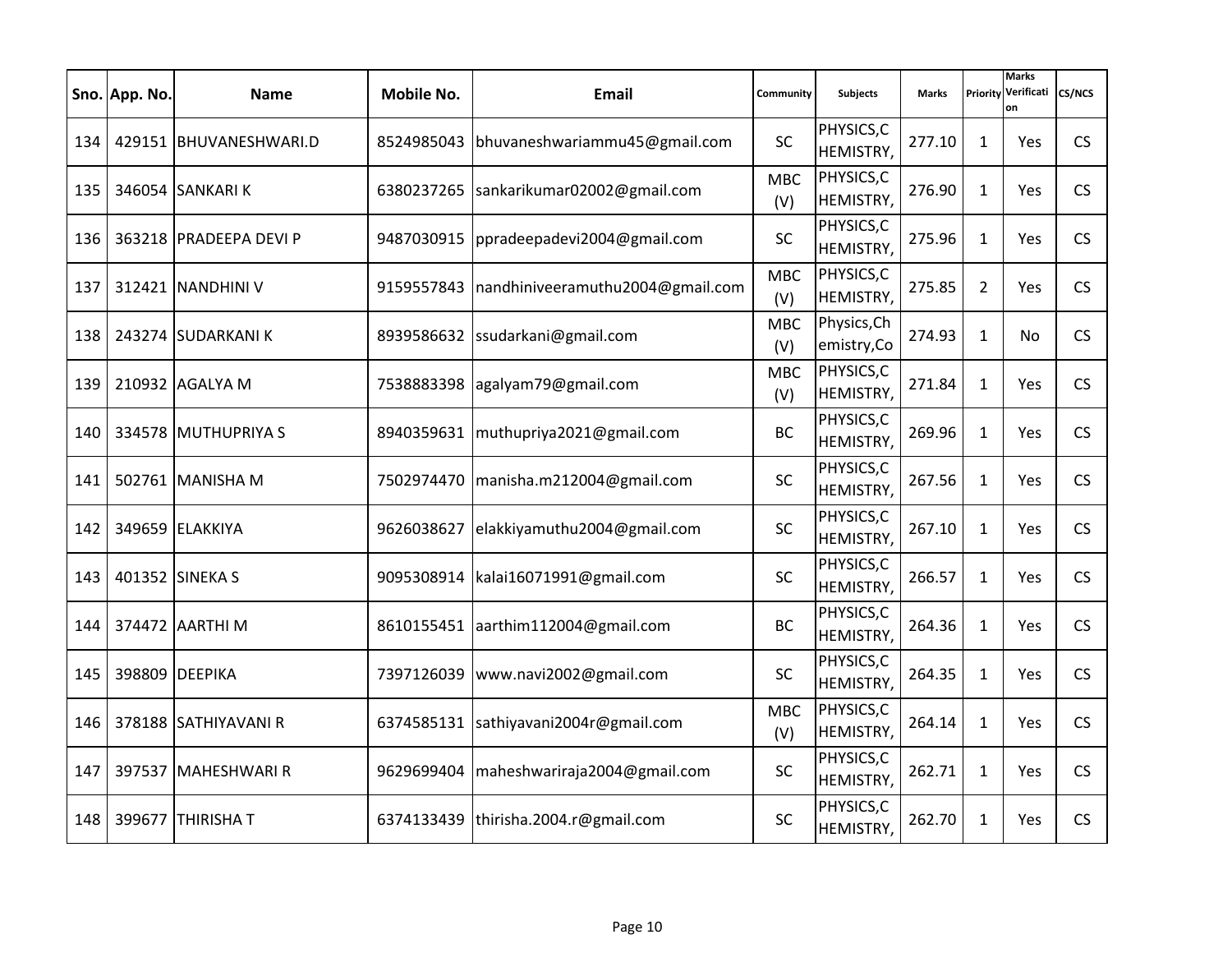|     | Sno. App. No. | <b>Name</b>           | Mobile No. | Email                              | Community                       | <b>Subjects</b>            | <b>Marks</b> | Priority       | <b>Marks</b><br>Verificati<br>on | <b>CS/NCS</b> |
|-----|---------------|-----------------------|------------|------------------------------------|---------------------------------|----------------------------|--------------|----------------|----------------------------------|---------------|
| 149 |               | 230685 DEVA AZHAKI G  | 8489979445 | devaazhakig@gmail.com              | <b>SC</b>                       | PHYSICS, C<br>HEMISTRY,    | 261.39       | $\overline{2}$ | Yes                              | CS            |
| 150 |               | 333531 IDEVA AZHAKI G | 7373184801 | devaazhakigunasekaran2004@gmail.co | <b>SC</b>                       | Physics, Ch<br>emistry, Co | 261.39       | 1              | No.                              | <b>CS</b>     |
| 151 |               | 347233 SWETHA S       | 9698637246 | swetha052003s@gmail.com            | <b>BC</b>                       | Physics, Ch<br>emistry, Co | 261.00       | $\mathbf{1}$   | No.                              | <b>CS</b>     |
| 152 |               | 287656 VIDHYA S       | 7305714895 | vidhyasenthilkumarindhra@gmail.com | <b>BC</b>                       | Physics, Ch<br>emistry, Co | 258.00       | $\overline{2}$ | No.                              | CS            |
| 153 |               | 373080 MAGESWARI      | 9788182015 | mageswaricsekar07@gmail.com        | <b>BC</b>                       | PHYSICS,C<br>HEMISTRY,     | 256.82       | $\mathbf{1}$   | <b>Yes</b>                       | CS            |
| 154 |               | 479498 YOGAPRIYA C    | 9566062517 | c.yogapriya2004@gmail.com          | <b>SC</b>                       | PHYSICS, C<br>HEMISTRY,    | 255.39       | 3              | Yes                              | CS            |
| 155 |               | 233120 RAJEENA        | 9092026477 | ariharan14@gmail.com               | <b>SC</b>                       | Physics, Ch<br>emistry, Co | 255.21       | $\mathbf{1}$   | No.                              | <b>CS</b>     |
| 156 |               | 319606 SIVARANJANI N  | 6380156403 | ssivaranjani578@gmail.com          | <b>BC</b>                       | PHYSICS, C<br>HEMISTRY,    | 254.71       | $\mathbf{1}$   | <b>Yes</b>                       | CS            |
| 157 |               | 268362 BAVITHRA       | 7639993421 | bavithrabavi369@gmail.com          | MBC<br><b>AND</b><br><b>DNC</b> | PHYSICS, C<br>HEMISTRY,    | 253.95       | 1              | <b>Yes</b>                       | <b>CS</b>     |
| 158 |               | 501508 JANANI T       | 8489948311 | jananierukkur@gmail.com            | <b>MBC</b><br>(V)               | PHYSICS, C<br>HEMISTRY,    | 253.00       | 1              | Yes                              | <b>CS</b>     |
| 159 |               | 463124 ARULMOZHI A    | 9865268879 | arulmozhiarunkumar2004@gmail.com   | <b>MBC</b><br>(V)               | PHYSICS, C<br>HEMISTRY,    | 252.07       | $\mathbf{1}$   | <b>Yes</b>                       | CS            |
| 160 |               | 405925 VINOTHA K      | 7339553324 | abcmyl@gmail.com                   | <b>MBC</b><br>(V)               | PHYSICS, C<br>HEMISTRY,    | 250.13       | $\mathbf{1}$   | <b>Yes</b>                       | <b>CS</b>     |
| 161 |               | 338933 SWATHI S       | 8489979723 | venkatesan@gmail.com               | <b>SC</b>                       | PHYSICS, C<br>HEMISTRY,    | 248.81       | $\overline{2}$ | <b>Yes</b>                       | CS            |
| 162 |               | 465199 VIJAYALAKSHMIS | 9159475630 | vijayalakshmis2605@gmail.com       | <b>MBC</b><br>(V)               | PHYSICS, C<br>HEMISTRY,    | 248.63       | $\overline{2}$ | Yes                              | <b>CS</b>     |
| 163 |               | 305587 DEEPIKA R      | 7339511854 | deepika16062004@gmail.com          | <b>SC</b>                       | PHYSICS, C<br>HEMISTRY,    | 247.39       | $\mathbf{1}$   | <b>Yes</b>                       | <b>CS</b>     |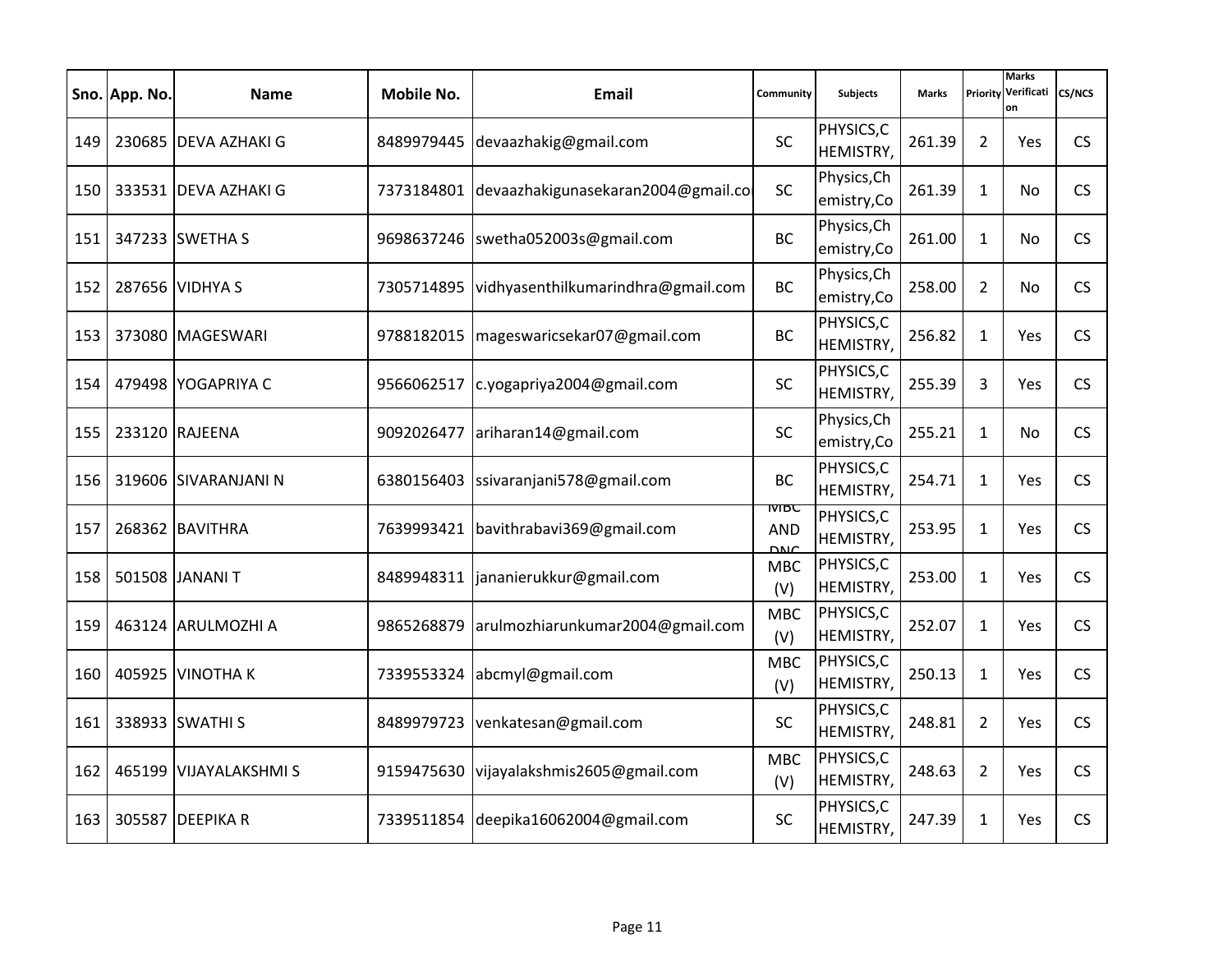|     | Sno. App. No. | <b>Name</b>           | <b>Mobile No.</b> | Email                                           | Community         | <b>Subjects</b>            | <b>Marks</b> | Priority     | <b>Marks</b><br>Verificati<br>on | <b>CS/NCS</b> |
|-----|---------------|-----------------------|-------------------|-------------------------------------------------|-------------------|----------------------------|--------------|--------------|----------------------------------|---------------|
| 164 | 349641 SUBA J |                       |                   | 9626521123  jagatheeshjagatheesh52@gmail.com    | <b>SC</b>         | PHYSICS, C<br>HEMISTRY,    | 246.42       | $\mathbf{1}$ | Yes                              | <b>CS</b>     |
| 165 |               | 430960 SINEGA C       | 6369346850        | balaji42033@gmail.com                           | <b>MBC</b><br>(V) | PHYSICS, C<br>HEMISTRY,    | 245.28       | $\mathbf{1}$ | Yes                              | <b>CS</b>     |
| 166 |               | 401389 ARULPRIYA R    | 9943192743        | vjsamsonraj@gmail.com                           | <b>SC</b>         | PHYSICS, C<br>HEMISTRY,    | 244.92       | $\mathbf{1}$ | Yes                              | <b>CS</b>     |
| 167 |               | 304658 SANDHIYA R     |                   | 8270614965   sandhiya04052004@gmail.com         | <b>SC</b>         | PHYSICS, C<br>HEMISTRY,    | 244.82       | $\mathbf{1}$ | Yes                              | <b>CS</b>     |
| 168 |               | 495391 SWATHI S       | 9787286553        | sudharamkathirai2002@gmail.com                  | <b>MBC</b><br>(V) | PHYSICS, C<br>HEMISTRY,    | 243.21       | $\mathbf{1}$ | Yes                              | CS            |
| 169 |               | 387974 AARTHI N       | 9025792914        | allinallakash0405@gmail.com                     | <b>SC</b>         | Physics, Ch<br>emistry, Co | 239.79       | 3            | No.                              | <b>CS</b>     |
| 170 |               | 478901 SUSMITHA T     |                   | 9344876732   prakashksm02@gmail.com             | <b>SC</b>         | PHYSICS, C<br>HEMISTRY,    | 239.56       | $\mathbf{1}$ | Yes                              | <b>CS</b>     |
| 171 |               | 262953 JOTHIKA S      | 9444136742        | devakeerthi2014@gmail.com                       | <b>SC</b>         | PHYSICS, C<br>HEMISTRY,    | 237.11       | 4            | Yes                              | CS            |
| 172 |               | 439550 VEERALAKSHMIR  | 9787764229        | veeralakshmi88@gmail.com                        | <b>SCA</b>        | PHYSICS, C<br>HEMISTRY,    | 233.21       | $\mathbf{1}$ | Yes                              | CS            |
| 173 |               | 434991 ARCHANA L      | 9751267147        | amuthalakshmanan1986@gmail.com                  | <b>MBC</b><br>(V) | PHYSICS, C<br>HEMISTRY,    | 232.42       | $\mathbf{1}$ | Yes                              | <b>CS</b>     |
| 174 |               | 202639 MAGIVARSHINI S | 9150835604        | magivarshinisuresh2002m@gmail.com               | SC                | Physics, Ch<br>emistry, Co | 215.00       | $\mathbf{1}$ | No.                              | <b>CS</b>     |
| 175 |               | 332267 DEVIKALA K     | 8012865752        | devikkala9503@gmail.com                         | <b>MBC</b><br>(V) | Physics, Ch<br>emistry, Co | 213.00       | $\mathbf{1}$ | No                               | <b>CS</b>     |
| 176 |               | 250184 VIMALA J       |                   | 9698605565  jayaprakashjayaprakash14839@gmail.c | <b>SC</b>         | Physics, Ch<br>emistry,Co  | 207.00       | $\mathbf{1}$ | No.                              | <b>CS</b>     |
| 177 |               | 336058 R PARAMESWARI  | 9123535028        | rainaraj3133@gmail.com                          | <b>MBC</b><br>(V) | Physics, Ch<br>emistry, Co | 175.00       | $\mathbf{1}$ | No.                              | <b>CS</b>     |
|     |               |                       |                   |                                                 |                   |                            |              |              |                                  |               |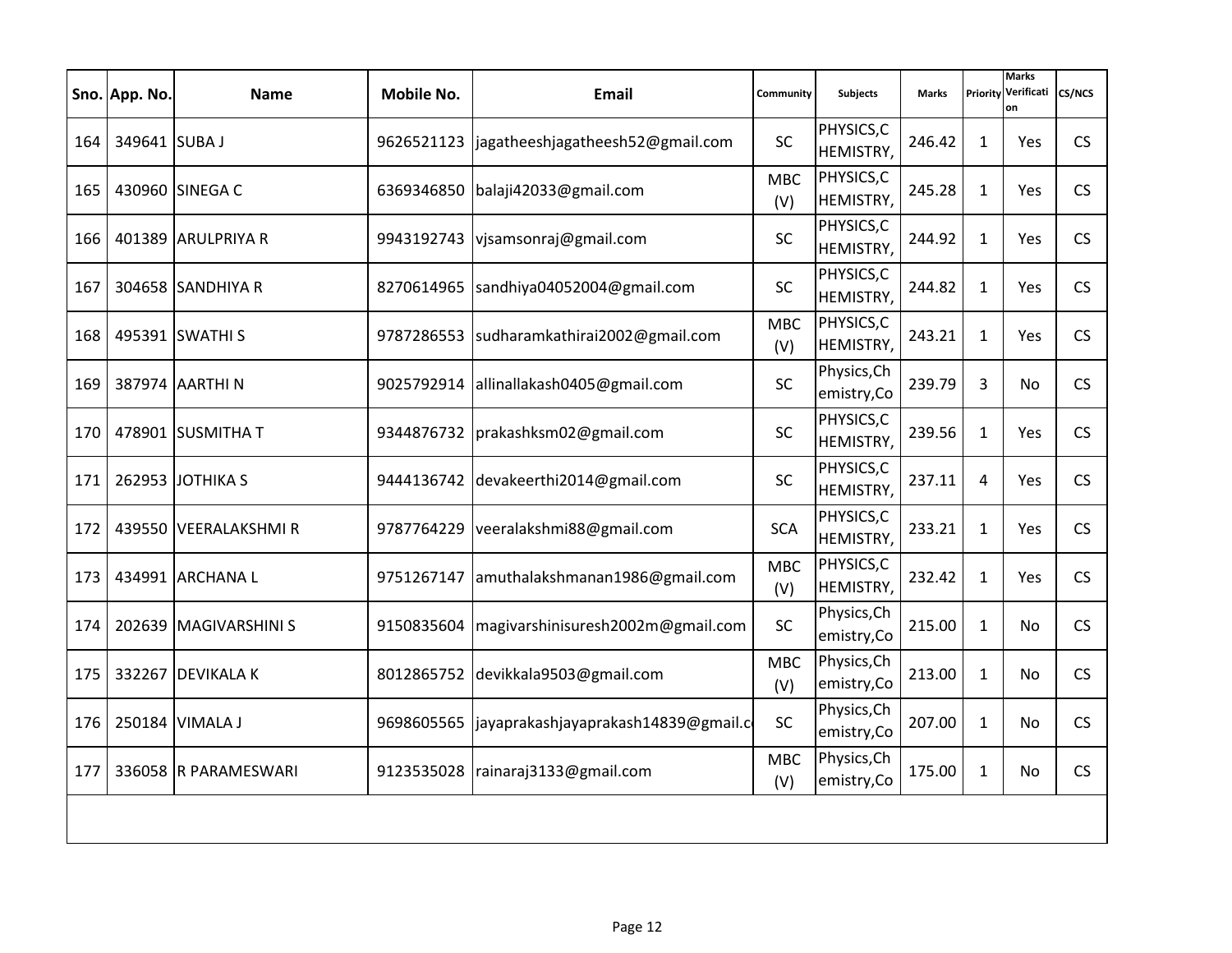|     | Sno. App. No. | <b>Name</b>         | <b>Mobile No.</b> | Email                                  | Community         | <b>Subjects</b>             | <b>Marks</b> | Priority       | <b>Marks</b><br>Verificati<br>on | <b>CS/NCS</b> |
|-----|---------------|---------------------|-------------------|----------------------------------------|-------------------|-----------------------------|--------------|----------------|----------------------------------|---------------|
|     |               |                     |                   | B.Sc. Computer Science-Shift - I - NCS |                   |                             |              |                |                                  |               |
| 178 |               | 437690 PAVITHRA S   | 9629375060        | senthilsasireka58615@gmail.com         | <b>BC</b>         | PHYSICS, C<br>HEMISTRY,     | 367.22       | $\mathbf{1}$   | Yes                              | <b>NCS</b>    |
| 179 |               | 496843 ABINAYA S    | 8489319791        | ragabharathi0303@gmail.com             | <b>MBC</b><br>(V) | PHYSICS,C<br>HEMISTRY,      | 360.72       | $\mathbf{1}$   | Yes                              | <b>NCS</b>    |
| 180 |               | 506592 ISWARYA P    |                   | 7824982536 dhivasdhiva19@gmail.com     | <b>MBC</b><br>(V) | PHYSICS, C<br>HEMISTRY,     | 356.11       | $\overline{2}$ | Yes                              | <b>NCS</b>    |
| 181 |               | 465174 VONOTHA R    | 8754620536        | vinotharavi69003@gmail.com             | <b>MBC</b><br>(V) | PHYSICS, C<br>HEMISTRY,     | 353.77       | $\overline{2}$ | Yes                              | <b>NCS</b>    |
| 182 |               | 303515 SREEMATHY S  | 6369804043        | sreemathy.s.2004@gmail.com             | <b>BC</b>         | PHYSICS,C<br>HEMISTRY,      | 353.21       | $\overline{3}$ | Yes                              | <b>NCS</b>    |
| 183 | 439448 KAMALI |                     | 6383250674        | kamalimenaka@gmail.com                 | <b>MBC</b><br>(V) | PHYSICS, C<br>HEMISTRY,     | 352.93       | 4              | Yes                              | <b>NCS</b>    |
| 184 |               | 461667 SABITHA P    | 9150198447        | sabithapugazhendhi135@gmail.com        | <b>MBC</b><br>(V) | PHYSICS, C<br>HEMISTRY,     | 350.86       | $\mathbf{3}$   | Yes                              | <b>NCS</b>    |
| 185 |               | 465012 SRINIDHI S   | 9688715848        | srinidhisrinivasaramanujam@gmail.com   | <b>SC</b>         | PHYSICS, C<br>HEMISTRY,     | 350.19       | 4              | Yes                              | <b>NCS</b>    |
| 186 |               | 300928 SUWATHI B    | 8056325485        | bmanikandan2005@gmail.com              | <b>BC</b>         | PHYSICS, C<br>HEMISTRY,     | 348.61       | 3              | Yes                              | <b>NCS</b>    |
| 187 |               | 295678 KAVIPRIYA.G  | 9585019418        | gnkavi2003@gmail.com                   | <b>BC</b>         | PHYSICS, C<br>HEMISTRY,     | 346.53       | 3              | Yes                              | <b>NCS</b>    |
| 188 |               | 433745 SUBALAKSHMIS | 6374097390        | malasubalakshmi1@gmail.com             | <b>BC</b>         | Physics, Ch<br>emistry, Bio | 346.47       | $\mathbf{1}$   | No                               | <b>NCS</b>    |
| 189 |               | 383379 AKALYA S     | 8344285722        | sudharsanfive14@gmail.com              | <b>SC</b>         | PHYSICS, C<br>HEMISTRY,     | 345.04       | 3              | Yes                              | <b>NCS</b>    |
| 190 |               | 335830 REVATHI J    | 9787399410        | reva697270@gmail.com                   | <b>BC</b>         | PHYSICS, C<br>HEMISTRY,     | 344.90       | $\mathbf{1}$   | Yes                              | <b>NCS</b>    |
| 191 |               | 463673 AJITHA B     | 8056958906        | baluajitha04@gmail.com                 | <b>BC</b>         | Physics, Ch<br>emistry, Bio | 344.89       | $\mathbf{1}$   | No                               | <b>NCS</b>    |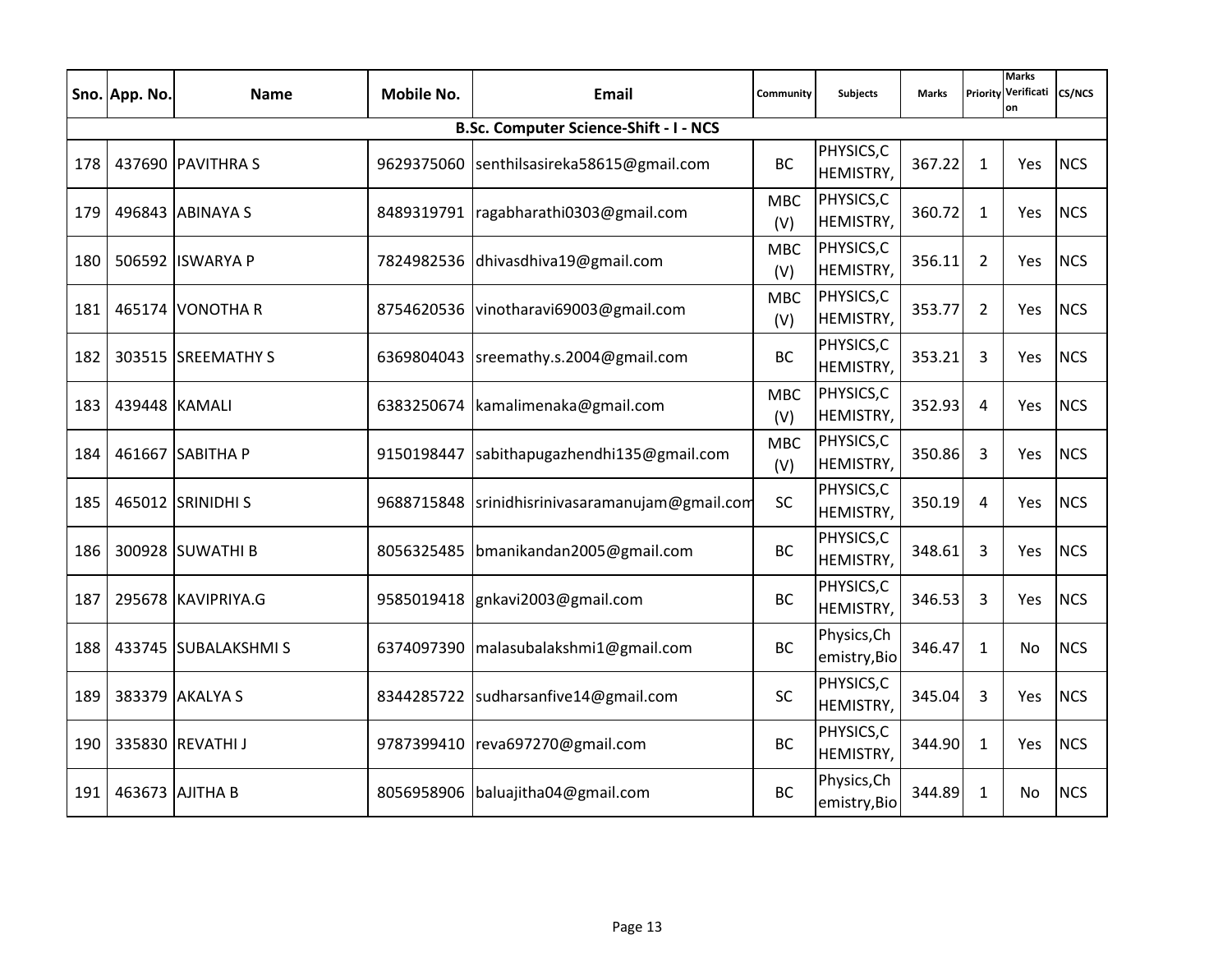|     | Sno. App. No. | <b>Name</b>               | Mobile No. | Email                                | Community         | <b>Subjects</b>             | <b>Marks</b> | Priority     | <b>Marks</b><br>Verificati<br>on | <b>CS/NCS</b> |
|-----|---------------|---------------------------|------------|--------------------------------------|-------------------|-----------------------------|--------------|--------------|----------------------------------|---------------|
| 192 |               | 234034 PREMALATHA R       |            | 7397174131   balaji123456r@gmail.com | <b>MBC</b><br>(V) | PHYSICS, C<br>HEMISTRY,     | 344.46       | 1            | <b>Yes</b>                       | <b>NCS</b>    |
| 193 |               | 487855 SANMATHI PRIYA B K | 6382359345 | bksanmathi26@gmail.com               | <b>BC</b>         | PHYSICS, C<br>HEMISTRY,     | 343.61       | 1            | Yes                              | <b>NCS</b>    |
| 194 |               | 292098 SOWNTHARYA S       | 9698812787 | ssowntharya74@gmail.com              | <b>BC</b>         | PHYSICS, C<br>HEMISTRY,     | 343.32       | $\mathbf{1}$ | Yes                              | <b>NCS</b>    |
| 195 |               | 259736 SUJITHA S          | 8508364945 | piradeeps@gmail.com                  | <b>BC</b>         | PHYSICS, C<br>HEMISTRY,     | 343.30       | $\mathbf{1}$ | Yes                              | <b>NCS</b>    |
| 196 |               | 358164 SHANMUGAPRIYA      | 6369770126 | shanmugapriyashanmugam6369@gmai      | SC                | PHYSICS, C<br>HEMISTRY,     | 341.66       | 3            | Yes                              | <b>NCS</b>    |
| 197 |               | 311234 SWATHI SK          | 8248818055 | skmoorthy112@gmail.com               | <b>SC</b>         | PHYSICS, C<br>HEMISTRY,     | 341.56       | $\mathbf{1}$ | Yes                              | <b>NCS</b>    |
| 198 |               | 465796 ATCHAYA V          | 9344376059 | vatchaya31@gmail.com                 | <b>SC</b>         | Physics, Ch<br>emistry, Bio | 340.76       | $\mathbf{1}$ | No.                              | <b>NCS</b>    |
| 199 |               | 389714 RAMYA.R            | 9750652594 | ramyarajur2004@gmail.com             | <b>MBC</b><br>(V) | PHYSICS, C<br>HEMISTRY,     | 339.84       | $\mathbf{1}$ | <b>Yes</b>                       | <b>NCS</b>    |
| 200 |               | 294143 ABIRAMI K          | 9751265321 | abiramikarikalan01@gmail.com         | <b>MBC</b><br>(V) | PHYSICS, C<br>HEMISTRY,     | 339.75       | 4            | Yes                              | <b>NCS</b>    |
| 201 |               | 255166 PONNARASIK         | 9677710258 | reshmaponnarasi@gmail.com            | <b>BC</b>         | PHYSICS, C<br>HEMISTRY,     | 338.66       | 1            | <b>Yes</b>                       | <b>NCS</b>    |
| 202 |               | 263398 GUNASRI R          | 7598596710 | gunasriramesh123@gmail.com           | <b>BC</b>         | PHYSICS, C<br>HEMISTRY,     | 337.83       | $\mathbf{1}$ | Yes                              | <b>NCS</b>    |
| 203 |               | 487385 LAVANYA R          | 8870987076 | lavanyaravi167@gmail.com             | <b>BC</b>         | PHYSICS, C<br>HEMISTRY,     | 337.47       | $\mathbf{1}$ | Yes                              | <b>NCS</b>    |
| 204 |               | 323814 ABINAYA S          | 6380039868 | sabinaya2602@gmail.com               | <b>BC</b>         | PHYSICS, C<br>HEMISTRY,     | 336.87       | $\mathbf{1}$ | Yes                              | <b>NCS</b>    |
| 205 |               | 347770 SUJITHA            | 9445338972 | veettaa3@gmail.com                   | <b>SC</b>         | PHYSICS, C<br>HEMISTRY,     | 336.72       | 4            | Yes                              | <b>NCS</b>    |
| 206 |               | 429842 KIRUTHIKA A        | 9943245976 | ramyakiruthika63@gmail.com           | <b>MBC</b><br>(V) | PHYSICS, C<br>HEMISTRY,     | 336.28       | 3            | <b>Yes</b>                       | <b>NCS</b>    |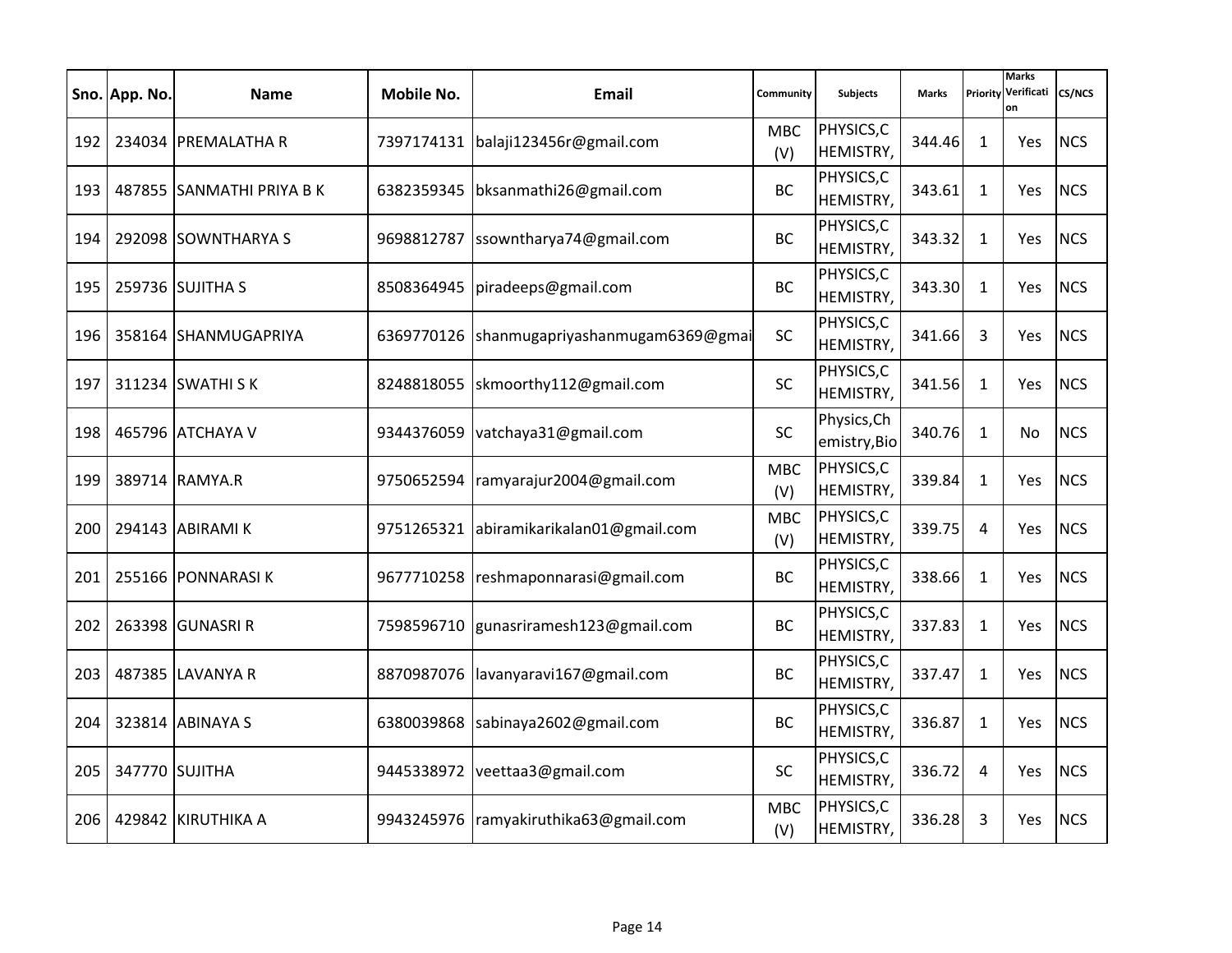|     | Sno. App. No. | <b>Name</b>             | Mobile No. | Email                                | Community                       | <b>Subjects</b>             | <b>Marks</b> | Priority       | <b>Marks</b><br>Verificati<br>on | <b>CS/NCS</b> |
|-----|---------------|-------------------------|------------|--------------------------------------|---------------------------------|-----------------------------|--------------|----------------|----------------------------------|---------------|
| 207 |               | 332694 ANBUSELVI A      | 8610493688 | anbuchezhiyananbuselvi@gmail.com     | <b>MBC</b><br>(V)               | PHYSICS, C<br>HEMISTRY,     | 336.22       | 1              | Yes                              | <b>NCS</b>    |
| 208 |               | 508017 PRIYADARSHINI K  | 9578602624 | anjalidevi12@gmail.com               | <b>MBC</b><br>(V)               | PHYSICS, C<br>HEMISTRY,     | 335.58       | $\overline{2}$ | Yes                              | <b>NCS</b>    |
| 209 |               | 471425 UMAMAHESHWARI M  | 9750252476 | umanoharan44@gmail.com               | MBС<br><b>AND</b><br><b>DNC</b> | PHYSICS,C<br>HEMISTRY,      | 334.98       | $\mathbf{1}$   | Yes                              | <b>NCS</b>    |
| 210 |               | 414376 MALARVIZHI G     | 9025295261 | gmalarvizhi2004@gmail.com            | BC                              | PHYSICS, C<br>HEMISTRY,     | 334.82       | $\mathbf{1}$   | Yes                              | <b>NCS</b>    |
| 211 |               | 241667 SHERINAMARY J    | 8438783271 | jackjerry273@gmail.com               | SC                              | PHYSICS, C<br>HEMISTRY,     | 334.68       | 4              | Yes                              | <b>NCS</b>    |
| 212 |               | 347433 PRETHISHAK       | 9629177578 | prethisha08062004@gmail.com          | <b>BC</b>                       | PHYSICS, C<br>HEMISTRY,     | 333.44       | $\overline{2}$ | Yes                              | <b>NCS</b>    |
| 213 |               | 418450 PRIYADHARSHINI   | 9080725044 | priyadharshini2004sasi@gmail.com     | <b>SC</b>                       | PHYSICS, C<br>HEMISTRY,     | 333.14       | 4              | Yes                              | <b>NCS</b>    |
| 214 |               | 347932 DEEPIKA M        |            | 8940190698 deepikamuruga04@gmail.com | <b>SC</b>                       | PHYSICS, C<br>HEMISTRY,     | 332.41       | $\mathbf{1}$   | <b>Yes</b>                       | <b>NCS</b>    |
| 215 |               | 321950 ENIYADHARSHINI S | 9345660922 | selvamvishva51@gmail.com             | <b>SC</b>                       | PHYSICS, C<br>HEMISTRY,     | 332.06       | 1              | Yes                              | <b>NCS</b>    |
| 216 |               | 280499 AZHAGUMAHESHWARI | 9600638823 | azhagumaheshwari.m@gmail.com         | <b>MBC</b><br>(V)               | PHYSICS, C<br>HEMISTRY,     | 331.50       | $\overline{2}$ | <b>Yes</b>                       | <b>NCS</b>    |
| 217 |               | 201563 ANJAMMAL H       | 8870507639 | appu72327@gmail.com                  | <b>MBC</b><br>(V)               | PHYSICS, C<br>HEMISTRY,     | 331.38       | $\mathbf{1}$   | Yes                              | <b>NCS</b>    |
| 218 |               | 232074 ISWARYA T        | 9786410280 | tiswarya2021@gmail.com               | <b>BC</b>                       | Physics, Ch<br>emistry, Bio | 330.92       | $\mathbf{1}$   | No                               | <b>NCS</b>    |
| 219 |               | 235761 NIVETHA M        | 9003676491 | rajalakshmikomal@gmail.com           | <b>MBC</b>                      | PHYSICS, C<br>HEMISTRY,     | 330.39       | $\mathbf{1}$   | Yes                              | <b>NCS</b>    |
| 220 |               | 404915 DEEPA S          | 9597858669 | tsdeepa485@gmail.com                 | <b>MBC</b><br>(V)               | PHYSICS, C<br>HEMISTRY,     | 329.98       | $\mathbf{1}$   | Yes                              | <b>NCS</b>    |
| 221 |               | 347507 ABINAYA S        | 7824927934 | ayanararavindh672@gmail.com          | <b>MBC</b><br>(V)               | PHYSICS, C<br>HEMISTRY,     | 329.85       | $\mathbf{1}$   | <b>Yes</b>                       | <b>NCS</b>    |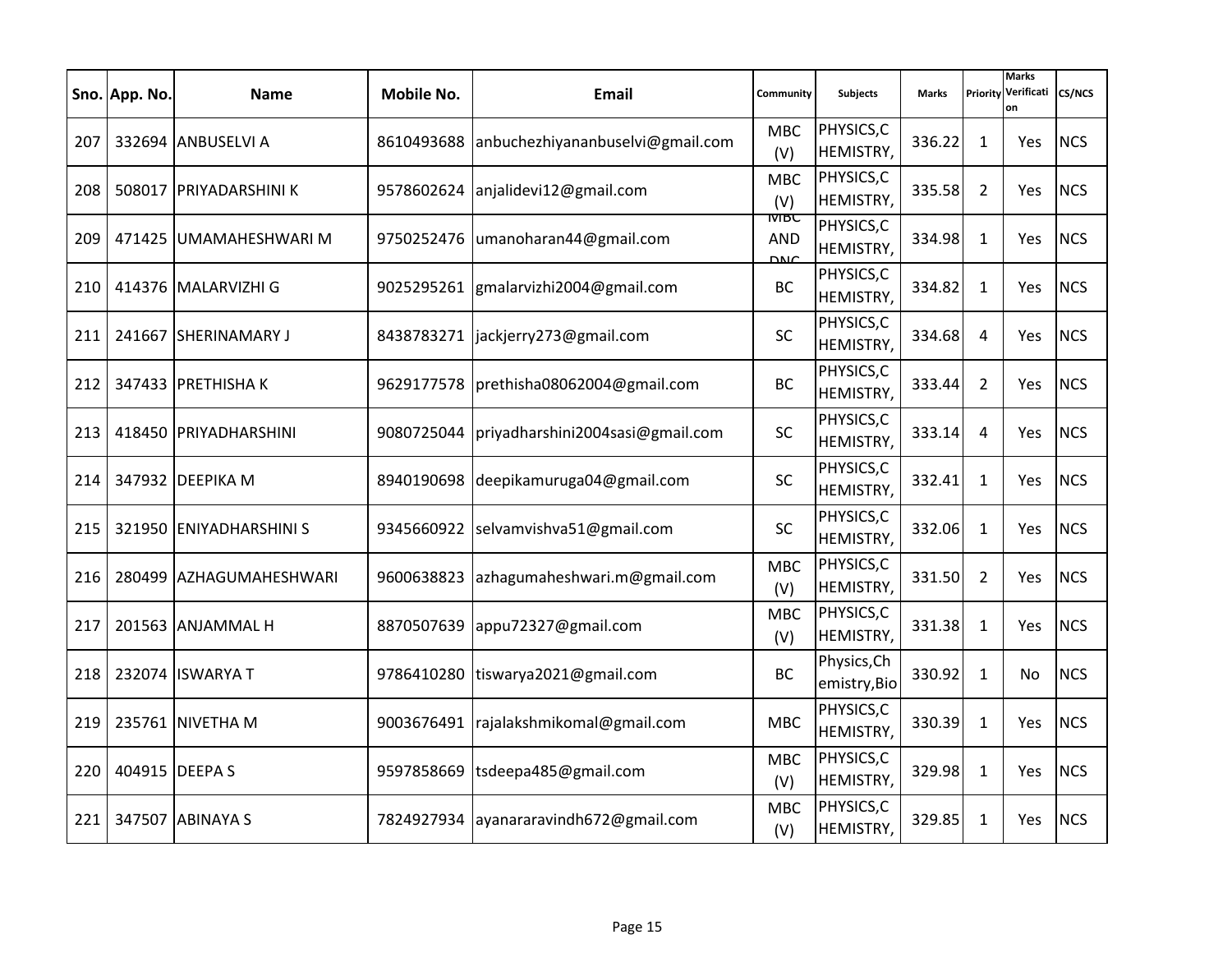|     | Sno. App. No. | <b>Name</b>          | Mobile No. | Email                            | Community                         | <b>Subjects</b>             | <b>Marks</b> | Priority       | <b>Marks</b><br>Verificati<br>on | <b>CS/NCS</b> |
|-----|---------------|----------------------|------------|----------------------------------|-----------------------------------|-----------------------------|--------------|----------------|----------------------------------|---------------|
| 222 |               | 486832 KIRUTHIKA R   | 9942166545 | rajamohankiruthika@gmail.com     | <b>MBC</b><br>(V)                 | Physics, Ch<br>emistry, Bio | 329.60       | 1              | No.                              | <b>NCS</b>    |
| 223 |               | 286932 SWETHA R      | 7010164311 | rmani4634@gmail.com              | <b>MBC</b><br>(V)                 | PHYSICS, C<br>HEMISTRY,     | 329.41       | 1              | Yes                              | <b>NCS</b>    |
| 224 |               | 436272 SRIMATHI M    | 9342595469 | srimathimuthukumaran04@gmail.com | <b>BC</b>                         | PHYSICS, C<br>HEMISTRY,     | 328.92       | 3              | Yes                              | <b>NCS</b>    |
| 225 |               | 308139 AATHIRAI R    | 6369501463 | aathirairajini@gmail.com         | <b>SC</b>                         | PHYSICS, C<br>HEMISTRY,     | 328.55       | $\overline{2}$ | Yes                              | <b>NCS</b>    |
| 226 |               | 390700 SHARUMATHI M  | 9600948094 | juicemoon0802@gmail.com          | <b>MBC</b><br>(V)                 | PHYSICS, C<br>HEMISTRY,     | 328.42       | $\mathbf{1}$   | Yes                              | <b>NCS</b>    |
| 227 |               | 392209 NIRANJANA.R.B | 6381911105 | niranjananidarsh@gmail.com       | <b>SC</b>                         | Physics, Ch<br>emistry, Bio | 328.21       | 5              | No.                              | <b>NCS</b>    |
| 228 |               | 379382 SANKARI S     | 9626385125 | sankarisankar96@gmail.com        | <b>SC</b>                         | PHYSICS, C<br>HEMISTRY,     | 327.46       | 3              | Yes                              | <b>NCS</b>    |
| 229 |               | 226330 KIRUTHIKA     |            | 9942166545 aadheshr284@gmail.com | <b>MBC</b><br>(V)                 | Physics, Ch<br>emistry, Bio | 327.00       | $\mathbf{1}$   | No.                              | <b>NCS</b>    |
| 230 |               | 503658 RAMALI R      | 9626926215 | ragulraji2905@gmail.com          | <b>SC</b>                         | PHYSICS, C<br>HEMISTRY,     | 325.96       | 6              | Yes                              | <b>NCS</b>    |
| 231 |               | 397708 MANISHA M     | 8825796683 | manishamurugan395@gmail.com      | <b>MBC</b><br>(V)                 | PHYSICS, C<br>HEMISTRY,     | 325.43       | 3              | Yes                              | <b>NCS</b>    |
| 232 |               | 508433 DEVIKA S      | 9344865704 | devikaselvarasu@gmail.com        | <b>MBC</b><br>(V)                 | PHYSICS, C<br>HEMISTRY,     | 322.86       | 4              | Yes                              | <b>NCS</b>    |
| 233 |               | 382366 JAYASUNDARIK  | 8754328451 | gkmadhavanmmt@gmail.com          | <b>MBC</b><br>(V)                 | PHYSICS, C<br>HEMISTRY,     | 321.58       | $\overline{2}$ | Yes                              | <b>NCS</b>    |
| 234 |               | 329541 SANGAVI K     | 6369634338 | sangavikanjamalai@gmail.com      | <b>BC</b>                         | PHYSICS, C<br>HEMISTRY,     | 320.51       | $\mathbf{1}$   | Yes                              | <b>NCS</b>    |
| 235 |               | 249891 MANJU K       | 9159690178 | hemalatha0832@gmail.com          | <b>IVIBC</b><br>AND<br><b>DNC</b> | PHYSICS, C<br>HEMISTRY,     | 320.26       | $\mathbf{1}$   | Yes                              | <b>NCS</b>    |
| 236 |               | 377463 NIGASHINI K   | 9976278251 | nigalatha@gmail.com              | <b>SC</b>                         | PHYSICS, C<br>HEMISTRY,     | 319.10       | 9              | <b>Yes</b>                       | <b>NCS</b>    |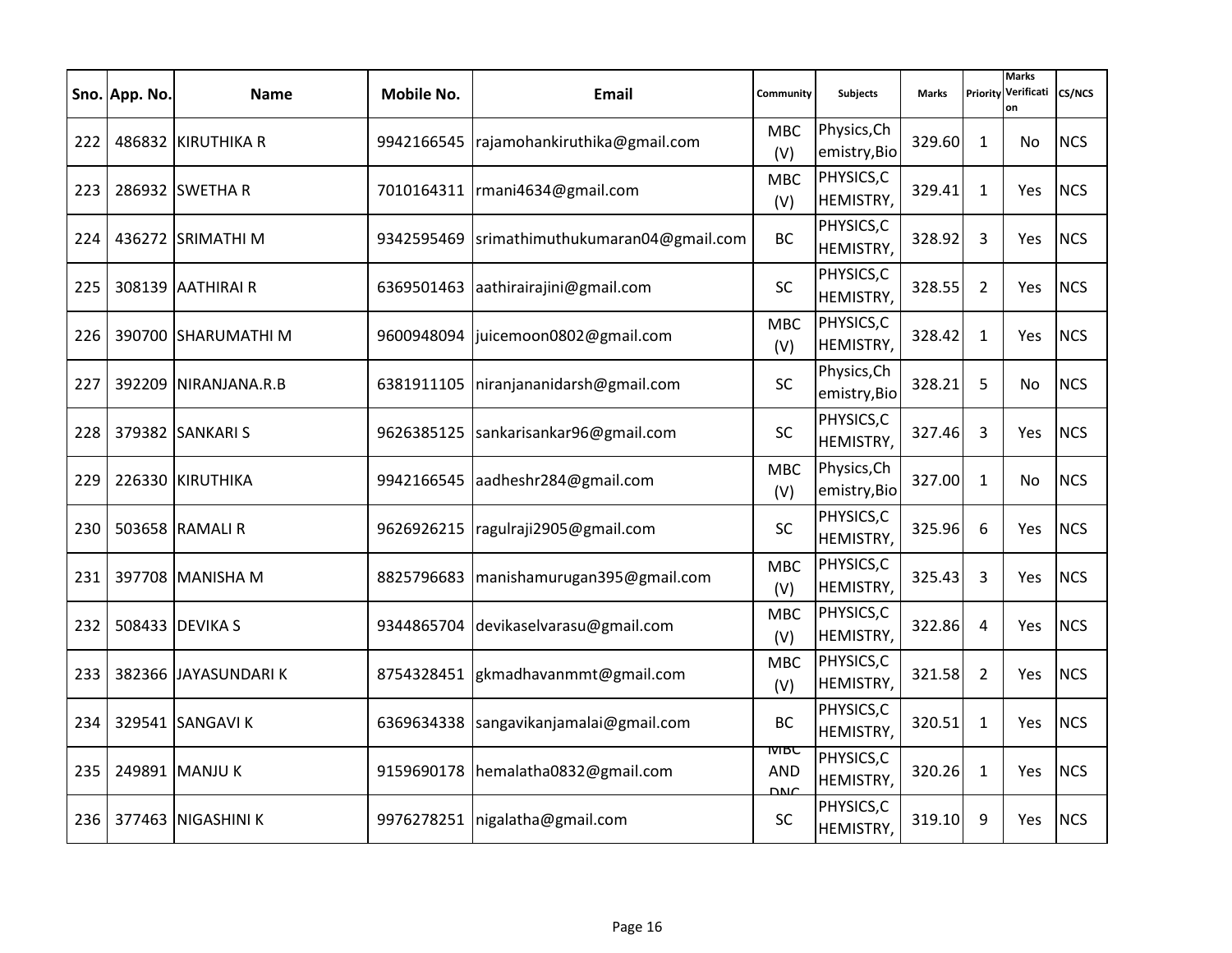|     | Sno. App. No. | <b>Name</b>          | Mobile No. | Email                         | Community         | <b>Subjects</b>             | <b>Marks</b> | Priority       | <b>Marks</b><br>Verificati<br>on | <b>CS/NCS</b> |
|-----|---------------|----------------------|------------|-------------------------------|-------------------|-----------------------------|--------------|----------------|----------------------------------|---------------|
| 237 |               | 464618 ABINAYA S     | 9952809085 | abikirubasamy@gmail.com       | <b>MBC</b><br>(V) | PHYSICS, C<br>HEMISTRY,     | 318.75       | 3              | <b>Yes</b>                       | <b>NCS</b>    |
| 238 |               | 401480 NIVEDHA S     | 9442688241 | nivedhas2021@gmail.com        | <b>BC</b>         | PHYSICS, C<br>HEMISTRY,     | 318.13       | $\overline{2}$ | Yes                              | <b>NCS</b>    |
| 239 |               | 459634 PIRITHIKA.V   | 8883240816 | v80872769@gmail.com           | <b>SC</b>         | Physics, Ch<br>emistry, Bio | 317.57       | 3              | No                               | <b>NCS</b>    |
| 240 |               | 397133 ARUNMOZHI     | 7708479980 | amozhi271@gmail.com           | <b>MBC</b><br>(V) | PHYSICS,C<br>HEMISTRY,      | 317.52       | $\mathbf{1}$   | Yes                              | <b>NCS</b>    |
| 241 |               | 354918 ABINAYA A     | 9585302518 | abinayaashokan21@gmail.com    | <b>MBC</b><br>(V) | Physics, Ch<br>emistry, Bio | 316.88       | 5              | No                               | <b>NCS</b>    |
| 242 |               | 211438 MAHALAKSHMI B | 7639721149 | mahalakshmi20032005@gmail.com | <b>BC</b>         | PHYSICS, C<br>HEMISTRY,     | 316.07       | $\mathbf{1}$   | Yes                              | <b>NCS</b>    |
| 243 |               | 439752 MADHUMATHI R  | 8220922801 | chandirasekaranss@gmail.com   | <b>SC</b>         | PHYSICS, C<br>HEMISTRY,     | 315.56       | $\mathbf{1}$   | Yes                              | <b>NCS</b>    |
| 244 |               | 410200 SALBIYA S     | 8270813209 | samsalbiya26@gmail.com        | <b>SC</b>         | PHYSICS, C<br>HEMISTRY,     | 314.74       | $\overline{2}$ | <b>Yes</b>                       | <b>NCS</b>    |
| 245 |               | 359367 KAMALI G      | 8870566076 | kamaliganapathi2021@gmail.com | <b>BC</b>         | PHYSICS, C<br>HEMISTRY,     | 314.60       | 1              | Yes                              | <b>NCS</b>    |
| 246 |               | 432721 SELVAPRIYA S  | 9600524597 | navaneethank521@gmail.com     | <b>MBC</b><br>(V) | PHYSICS, C<br>HEMISTRY,     | 314.12       | 12             | <b>Yes</b>                       | <b>NCS</b>    |
| 247 |               | 504625 RATHIKA C     | 8098805960 | rengamal1957@gmail.com        | <b>SC</b>         | PHYSICS, C<br>HEMISTRY,     | 312.67       | $\overline{2}$ | Yes                              | <b>NCS</b>    |
| 248 |               | 489959 SARASWATHI B  | 7094532581 | bsaras2004@gmail.com          | <b>SC</b>         | PHYSICS,C<br>HEMISTRY,      | 311.21       | $\overline{2}$ | Yes                              | <b>NCS</b>    |
| 249 |               | 340263 NASITHA R     | 6379030724 | iyyappanramu1122@gmail.com    | <b>MBC</b><br>(V) | PHYSICS,C<br>HEMISTRY,      | 311.19       | $\overline{2}$ | <b>Yes</b>                       | <b>NCS</b>    |
| 250 |               | 248251 DHARANISRI R  | 9943899771 | dharaniratha867@gmail.com     | <b>BC</b>         | PHYSICS, C<br>HEMISTRY,     | 311.09       | $\overline{2}$ | Yes                              | <b>NCS</b>    |
| 251 |               | 284714 ABIRAMI S     | 8428263590 | abiramilatha2004@gmail.com    | <b>SC</b>         | PHYSICS, C<br>HEMISTRY,     | 309.69       | $\overline{2}$ | <b>Yes</b>                       | <b>NCS</b>    |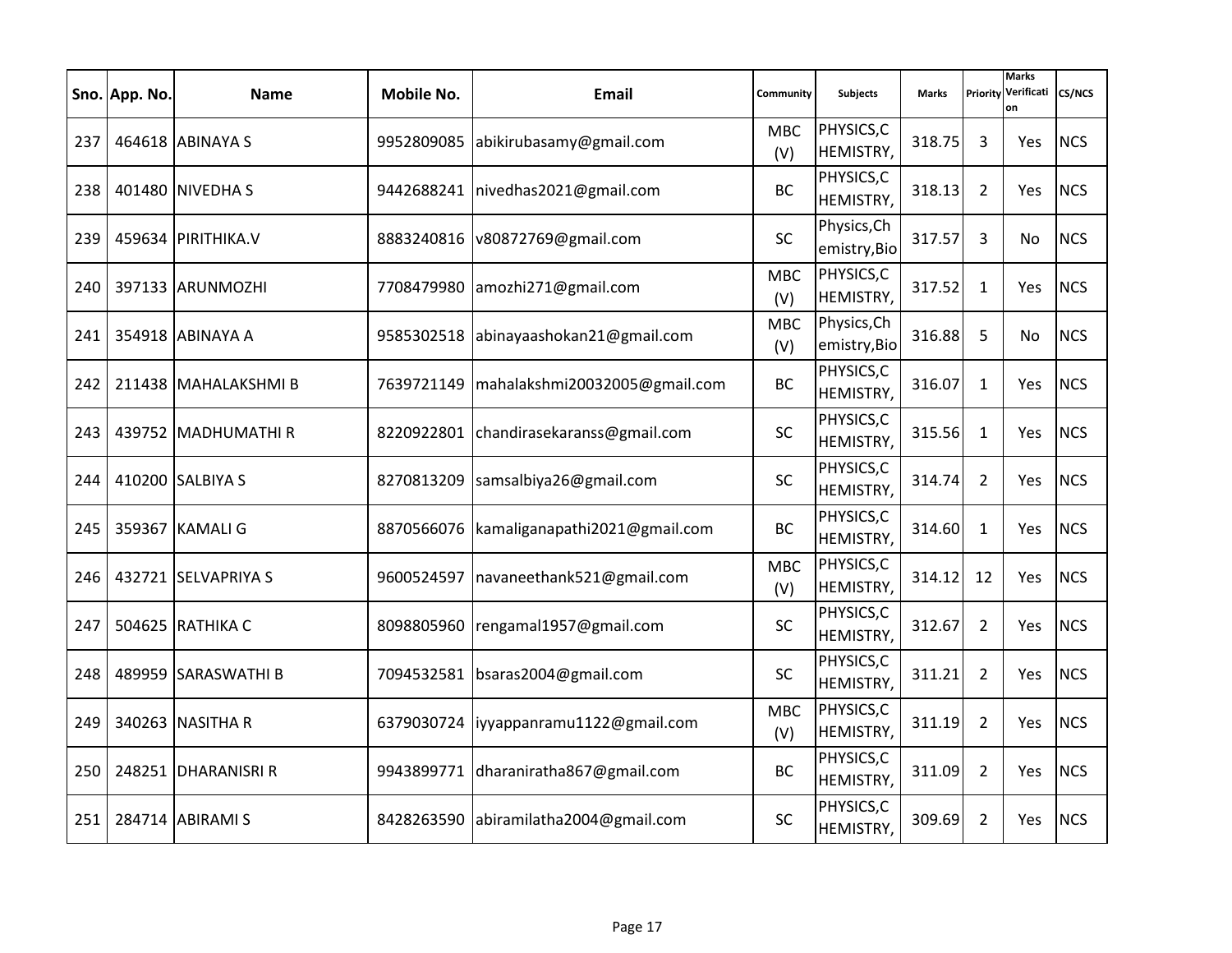|     | Sno. App. No. | <b>Name</b>              | Mobile No. | Email                               | Community                                | <b>Subjects</b>               | <b>Marks</b> | Priority       | <b>Marks</b><br>Verificati<br>on | CS/NCS     |
|-----|---------------|--------------------------|------------|-------------------------------------|------------------------------------------|-------------------------------|--------------|----------------|----------------------------------|------------|
| 252 |               | 316907 ABIRAMI S         | 8489622184 | abirami280704s@gmail.com            | <b>SC</b>                                | Physics, Ch<br>emistry, Bio   | 309.69       | 3              | No                               | <b>NCS</b> |
| 253 |               | 360200 ANUSHYA M         | 9344102984 | 20rcc21mukilanm@gmail.com           | <b>SC</b>                                | PHYSICS, C<br>HEMISTRY,       | 309.31       | $\mathbf{1}$   | Yes                              | <b>NCS</b> |
| 254 |               | 424387 NIVETHA A         | 8438613247 | nivethaaug27@gmail.com              | <b>IVIBC</b><br><b>AND</b><br><b>DNC</b> | PHYSICS, C<br>HEMISTRY,       | 309.27       | $\mathbf{1}$   | Yes                              | <b>NCS</b> |
| 255 |               | 420401 DIVYADHARSHINI N  | 9790346968 | muthumozhikanchi@gmail.com          | <b>SC</b>                                | PHYSICS, C<br>HEMISTRY,       | 308.14       | $\overline{7}$ | Yes                              | <b>NCS</b> |
| 256 |               | 315190 PAVITHRA A        | 8610491723 | mahalakshmiarul001@gmail.com        | SC                                       | PHYSICS, C<br>HEMISTRY,       | 308.14       | $\mathbf{1}$   | Yes                              | <b>NCS</b> |
| 257 |               | 415879 SANTHIYA S        | 9688984468 | nps833861@gmail.com                 | <b>SC</b>                                | PHYSICS, C<br>HEMISTRY,       | 307.84       | 8              | Yes                              | <b>NCS</b> |
| 258 |               | 482140 SANDHIYA J        | 9566472073 | sandhiyamyl.2003@gmail.com          | <b>IVIDC</b><br><b>AND</b><br><b>DNC</b> | PHYSICS, C<br>HEMISTRY,       | 307.09       | $\mathbf{1}$   | Yes                              | <b>NCS</b> |
| 259 |               | 373816 NITHIYABHARATHI R | 8111099050 | nithiyarbharathi@gmail.com          | <b>MBC</b><br>(V)                        | PHYSICS, C<br>HEMISTRY,       | 306.53       | 6              | Yes                              | <b>NCS</b> |
| 260 |               | 331618 PRATHISHA T       | 9843743206 | kaviyatamilvanankaviyatamilvanan@gm | <b>SC</b>                                | PHYSICS, C<br>HEMISTRY,       | 305.37       | 4              | Yes                              | <b>NCS</b> |
| 261 |               | 229790 SINDHU E          | 7639816813 | sindhuelango4@gmail.com             | <b>MBC</b><br>(V)                        | PHYSICS, C<br>HEMISTRY,       | 305.15       | $\mathbf{1}$   | Yes                              | <b>NCS</b> |
| 262 |               | 479601 R. SHALINI        | 9150382191 | mahendravarman2309@gmail.com        | <b>BC</b>                                | PHYSICS, C<br>HEMISTRY,       | 304.94       | $\mathbf{1}$   | Yes                              | <b>NCS</b> |
| 263 |               | 360644 ROSELIN BRINDHA   | 9361887368 | roselinbrindha55@gmail.com          | <b>BC</b>                                | PHYSICS, C<br>HEMISTRY,       | 304.71       | $\overline{2}$ | Yes                              | <b>NCS</b> |
| 264 |               | 387157 PRADDEPA I        | 8667862622 | ipradeepa2004@gmail.com             | <b>MBC</b><br>(V)                        | PHYSICS,C<br>HEMISTRY,        | 304.09       | $\mathbf{1}$   | Yes                              | <b>NCS</b> |
| 265 |               | 490824 DHARANIYA E       | 9965087780 | dharaniyaelangovan@gmail.com        | <b>MBC</b><br>(V)                        | PHYSICS, C<br>HEMISTRY,       | 303.98       | $\mathbf{1}$   | Yes                              | <b>NCS</b> |
| 266 |               | 415465 SURUTHI I         | 9360214098 | kilayaraja36@gmail.com              | <b>SC</b>                                | PHYSICS, C<br><b>HEMISTRY</b> | 303.50       | $\overline{2}$ | Yes                              | <b>NCS</b> |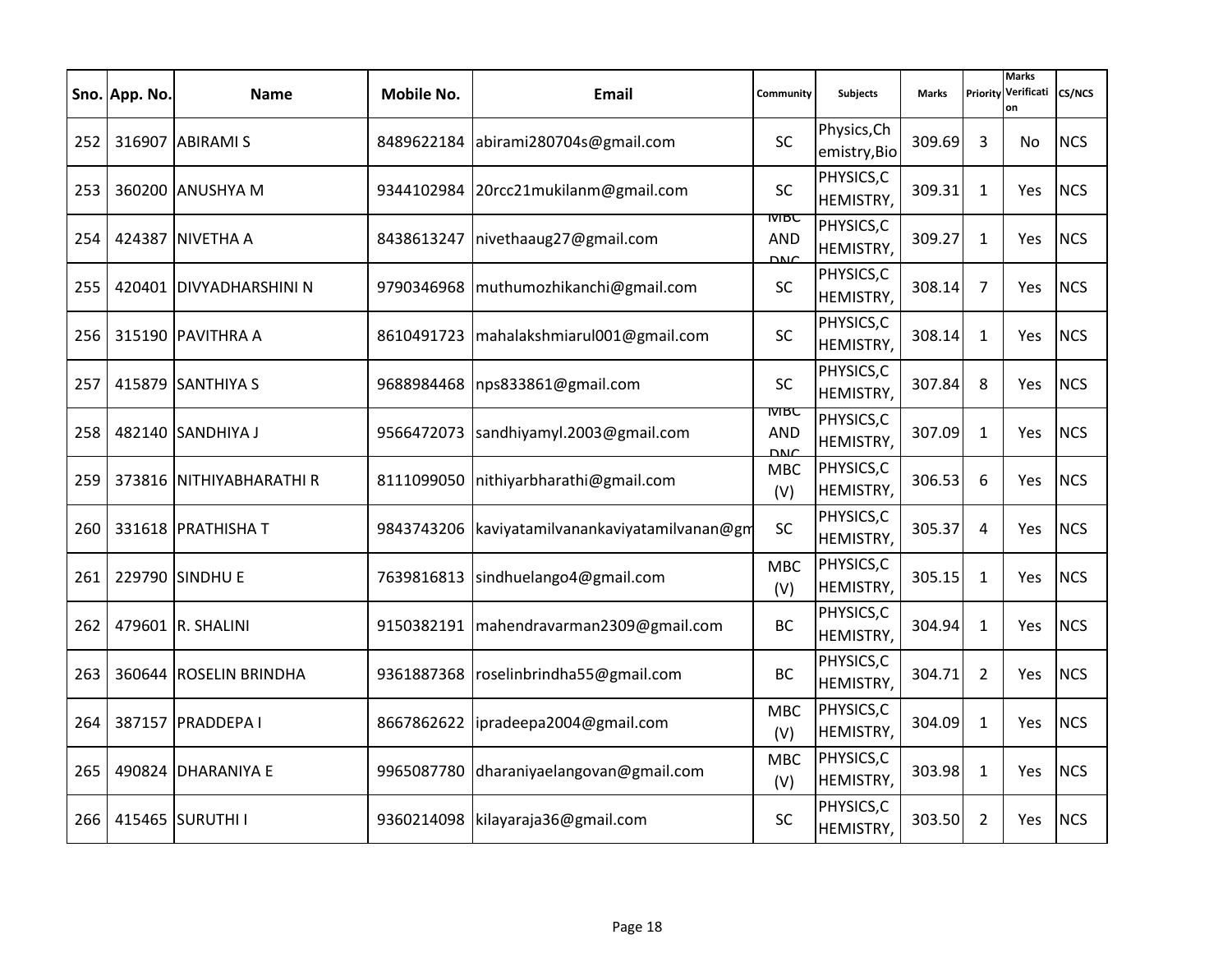|     | Sno. App. No. | <b>Name</b>             | Mobile No. | Email                                     | Community         | <b>Subjects</b>               | <b>Marks</b> | Priority       | <b>Marks</b><br>Verificati<br>on | CS/NCS     |
|-----|---------------|-------------------------|------------|-------------------------------------------|-------------------|-------------------------------|--------------|----------------|----------------------------------|------------|
| 267 |               | 491956 OVIYA C          |            | 8098540135 aramesevai1@gmail.com          | SC                | Physics, Ch<br>emistry, Bio   | 302.82       | $\mathbf{1}$   | No                               | <b>NCS</b> |
| 268 |               | 284541 SUVETHA S        | 6380527806 | sankarmangudi2@gmail.com                  | <b>MBC</b><br>(V) | PHYSICS,C<br><b>HEMISTRY,</b> | 301.96       | $\mathbf{1}$   | Yes                              | <b>NCS</b> |
| 269 |               | 434052 ABINAYA R        | 7708950864 | abinayar017@gmail.com                     | <b>SC</b>         | PHYSICS, C<br>HEMISTRY,       | 301.69       | $\mathbf{1}$   | Yes                              | <b>NCS</b> |
| 270 |               | 221629 SUVATHI S        | 9566723478 | ssuvathi74@gmail.com                      | <b>MBC</b><br>(V) | PHYSICS,C<br>HEMISTRY,        | 301.67       | $\mathbf{1}$   | Yes                              | <b>NCS</b> |
| 271 |               | 241222 KAVIYA LAKSHMI G | 8973496062 | gopi7228302@gmail.com                     | <b>BC</b>         | PHYSICS, C<br>HEMISTRY,       | 301.24       | $\mathbf{1}$   | Yes                              | <b>NCS</b> |
| 272 |               | 313707 AARTHIT          | 9345819959 | aarthithirunavukarasu2004@gmail.com       | SC                | PHYSICS, C<br>HEMISTRY,       | 301.21       | $\mathbf{1}$   | Yes                              | <b>NCS</b> |
| 273 |               | 381248 NISHA G          | 6380970834 | gn8883685@gmail.com                       | <b>MBC</b><br>(V) | PHYSICS, C<br>HEMISTRY,       | 300.35       | $\overline{2}$ | Yes                              | <b>NCS</b> |
| 274 |               | 419924 SENTHAMIZH S     |            | 9789361421 sribrundhasribrundha@gmail.com | <b>MBC</b><br>(V) | PHYSICS, C<br>HEMISTRY,       | 300.26       | $\overline{2}$ | Yes                              | <b>NCS</b> |
| 275 |               | 200028 THAMZHSELVI N    | 9047672673 | kalidoss1982@gmail.com                    | <b>SC</b>         | PHYSICS, C<br>HEMISTRY,       | 299.50       | $\mathbf{1}$   | Yes                              | <b>NCS</b> |
| 276 |               | 502611 ELAKKIYA K       | 8428963277 | kdkddhineshkdkd@gmail.com                 | <b>SC</b>         | PHYSICS, C<br>HEMISTRY,       | 299.36       | 6              | Yes                              | <b>NCS</b> |
| 277 |               | 491785 BHAVADHARANIK    | 9003322912 | bhavadharanik1006@gmail.com               | <b>SC</b>         | PHYSICS, C<br>HEMISTRY,       | 299.09       | $\mathbf{1}$   | Yes                              | <b>NCS</b> |
| 278 |               | 353972 ABITHA S         | 9943314065 | srimathisridhar2002@gmail.com             | SC                | PHYSICS, C<br>HEMISTRY,       | 298.32       | $\mathbf{1}$   | Yes                              | <b>NCS</b> |
| 279 |               | 391098 GOWSALYA M       | 7010877390 | mgowsalyamanivannan@gmail.com             | <b>MBC</b><br>(V) | PHYSICS,C<br>HEMISTRY,        | 296.92       | $\mathbf{1}$   | Yes                              | <b>NCS</b> |
| 280 |               | 242900 JEEVIDHA S       | 9629671903 | jeevidha.s124@gmail.com                   | <b>MBC</b><br>(V) | PHYSICS, C<br>HEMISTRY,       | 296.76       | $\mathbf{1}$   | Yes                              | <b>NCS</b> |
| 281 |               | 231618 PAVITHRADEVI A   | 9843452567 | pavithradevianbazhagan@gmail.com          | <b>BC</b>         | PHYSICS, C<br><b>HEMISTRY</b> | 292.91       | $\mathbf{1}$   | Yes                              | <b>NCS</b> |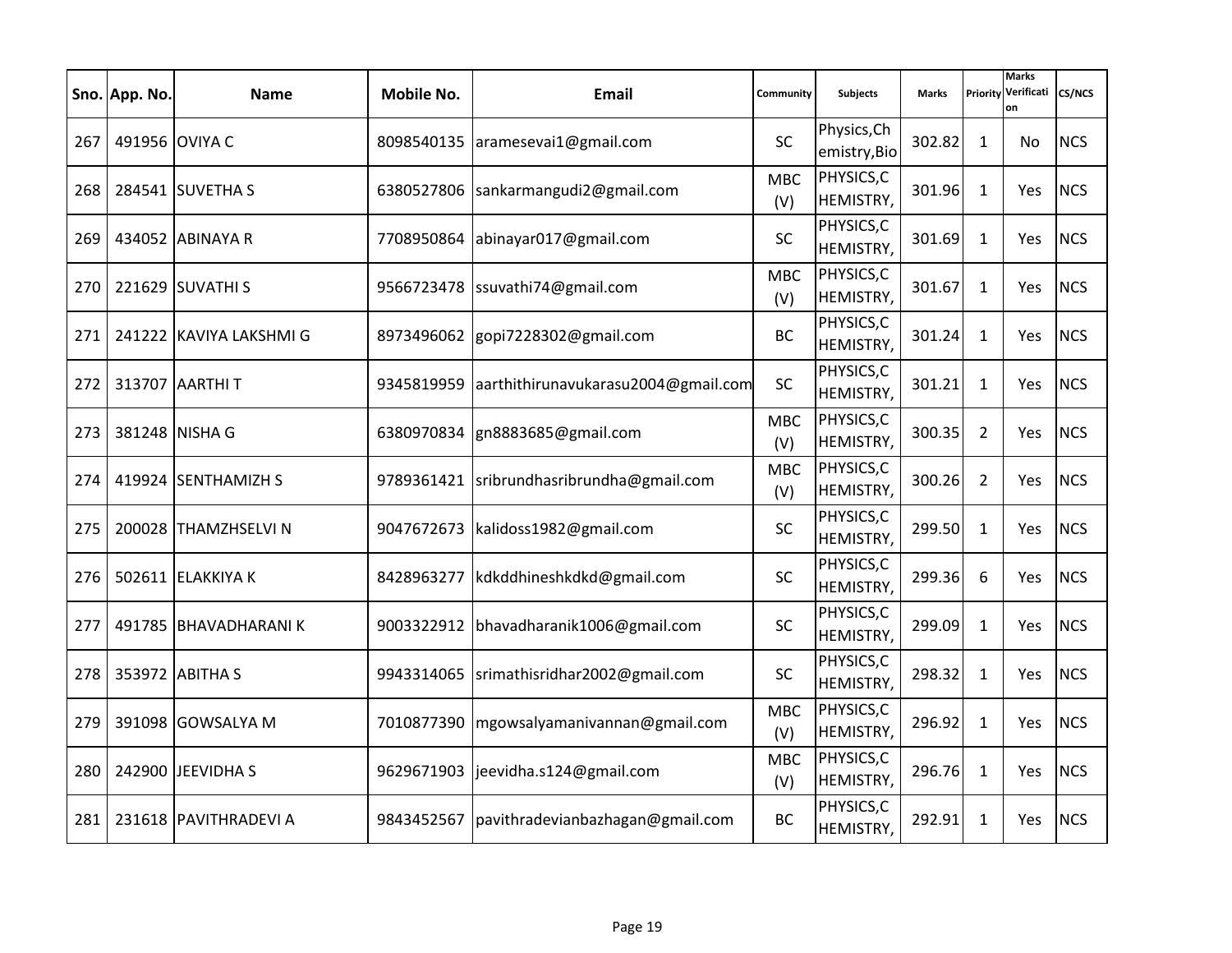|     | Sno. App. No. | <b>Name</b>            | Mobile No. | Email                                   | Community                                 | <b>Subjects</b>               | <b>Marks</b> | Priority       | <b>Marks</b><br>Verificati<br>on | CS/NCS     |
|-----|---------------|------------------------|------------|-----------------------------------------|-------------------------------------------|-------------------------------|--------------|----------------|----------------------------------|------------|
| 282 |               | 418643 ABARNA D        |            | 6383420061 dabarna28@gmail.com          | <b>MBC</b><br>(V)                         | PHYSICS, C<br>HEMISTRY,       | 291.36       | 3              | Yes                              | <b>NCS</b> |
| 283 |               | 351005 ABINAYA P       | 9688047633 | rasigarm@gmail.com                      | <b>MBC</b><br>(V)                         | PHYSICS, C<br>HEMISTRY,       | 291.28       | $\overline{2}$ | Yes                              | <b>NCS</b> |
| 284 |               | 497507 KALAIMATHI M    | 8825747575 | kabimathi21@gmail.com                   | <b>MBC</b><br>(V)                         | Physics, Ch<br>emistry, Bio   | 291.00       | $\mathbf{1}$   | No                               | <b>NCS</b> |
| 285 |               | 297476 SAMITHA R       | 9361891105 | samithasamitha987@gmail.com             | <b>BC</b>                                 | PHYSICS, C<br>HEMISTRY,       | 290.71       | $\mathbf{1}$   | Yes                              | <b>NCS</b> |
| 286 |               | 337553 KAVYA K         | 9790379095 | ranadeepranadeep193@gmail.com           | SC                                        | PHYSICS, C<br>HEMISTRY,       | 289.39       | 4              | Yes                              | <b>NCS</b> |
| 287 |               | 326805 NITHISHA        | 8940556486 | rameshbepositive@gmail.com              | <b>SC</b>                                 | PHYSICS, C<br>HEMISTRY,       | 289.11       | $\mathbf{1}$   | Yes                              | <b>NCS</b> |
| 288 |               | 331123 ABINAYA M       | 9787279895 | abinayamari6@gmail.com                  | <b>SC</b>                                 | PHYSICS, C<br>HEMISTRY,       | 288.92       | $\overline{2}$ | Yes                              | <b>NCS</b> |
| 289 |               | 393610 SENTHAMARAI S   |            | 8838491082 saisaravanaxerox@gmail.com   | <b>IVIDC</b><br><b>AND</b><br><b>DNIC</b> | Physics, Ch<br>emistry, Bio   | 288.53       | $\mathbf{1}$   | No                               | <b>NCS</b> |
| 290 |               | 494060 SRIKAVI S       | 8190060784 | raghuprabhasuban@gmail.com              | <b>SC</b>                                 | PHYSICS, C<br>HEMISTRY,       | 288.35       | 3              | Yes                              | <b>NCS</b> |
| 291 |               | 311757 SWETHA K        | 8526144143 | kuttymani865@gmail.com                  | <b>SCA</b>                                | PHYSICS, C<br>HEMISTRY,       | 287.83       | $\mathbf{1}$   | Yes                              | <b>NCS</b> |
| 292 |               | 297719 SANTHOSHINI A M | 9345703594 | santhoshraj20031129@gmail.com           | <b>MBC</b><br>(V)                         | PHYSICS, C<br>HEMISTRY,       | 287.08       | $\overline{2}$ | Yes                              | <b>NCS</b> |
| 293 |               | 353205 GANGADEVI M     | 9786169534 | mathigangadevi2003@gmail.com            | <b>MBC</b><br>(V)                         | PHYSICS, C<br>HEMISTRY,       | 286.70       | $\mathbf{1}$   | Yes                              | <b>NCS</b> |
| 294 | 438877 JANANI |                        | 6369673662 | pdhinadhinesh@gmail.com                 | <b>SC</b>                                 | PHYSICS, C<br>HEMISTRY,       | 285.97       | $\mathbf{1}$   | Yes                              | <b>NCS</b> |
| 295 | 371197 ABI    |                        | 6385639933 | jayaakash589@gmail.com                  | <b>SC</b>                                 | Physics, Ch<br>emistry, Bio   | 285.93       | $\mathbf{1}$   | No                               | <b>NCS</b> |
| 296 |               | 294547 RAMANASRIS      |            | 9688378247   kumarkumar 78636@gmail.com | <b>SC</b>                                 | PHYSICS, C<br><b>HEMISTRY</b> | 284.34       | $\mathbf{1}$   | Yes                              | <b>NCS</b> |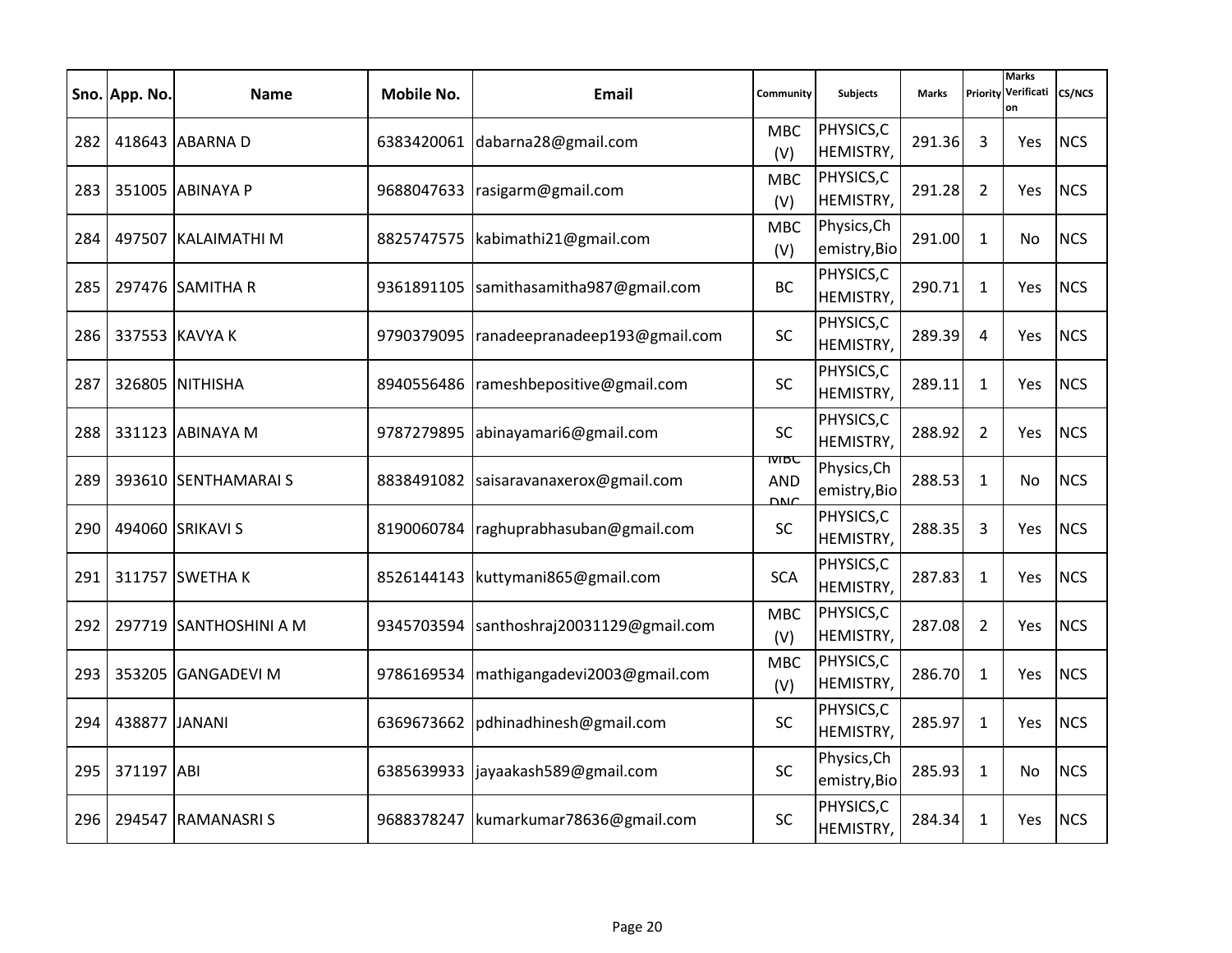|     | Sno. App. No. | <b>Name</b>        | Mobile No. | Email                                   | Community                                 | <b>Subjects</b>             | <b>Marks</b> | Priority       | <b>Marks</b><br>Verificati<br>on | <b>CS/NCS</b> |
|-----|---------------|--------------------|------------|-----------------------------------------|-------------------------------------------|-----------------------------|--------------|----------------|----------------------------------|---------------|
| 297 |               | 270747 ARCHUNA S   |            | 9488377640 sekart1970@gmail.com         | SC                                        | PHYSICS, C<br>HEMISTRY,     | 282.53       | 1              | <b>Yes</b>                       | <b>NCS</b>    |
| 298 |               | 366988 DHIVYA T    |            | 9994545751   vlmani03@gmail.com         | <b>MBC</b><br>(V)                         | PHYSICS, C<br>HEMISTRY,     | 281.38       | 4              | Yes                              | <b>NCS</b>    |
| 299 |               | 438222 JANANI C    | 6380241507 | jananichinnathurai987@gmail.com         | <b>SC</b>                                 | Physics, Ch<br>emistry, Bio | 278.35       | $\mathbf{1}$   | No                               | <b>NCS</b>    |
| 300 |               | 349627 PRITHISHA S |            | 9566781382 selvara20@gmail.com          | <b>SC</b>                                 | PHYSICS,C<br>HEMISTRY,      | 277.78       | $\mathbf{1}$   | Yes                              | <b>NCS</b>    |
| 301 | 360654 ABI R  |                    | 7538860315 | Abi2534@gmail.com                       | SC                                        | PHYSICS,C<br>HEMISTRY,      | 273.50       | $\mathbf{1}$   | Yes                              | <b>NCS</b>    |
| 302 |               | 200672 SWETHA J    |            | 6384376712   swethajagan 2003@gmail.com | <b>SC</b>                                 | PHYSICS, C<br>HEMISTRY,     | 272.53       | $\mathbf{1}$   | Yes                              | <b>NCS</b>    |
| 303 |               | 349904 KAVITHA R   | 9047159177 | kavitha541541@gmail.com                 | <b>SC</b>                                 | PHYSICS, C<br>HEMISTRY,     | 272.43       | $\overline{2}$ | Yes                              | <b>NCS</b>    |
| 304 |               | 410709 NEETHIYAL K | 9500542347 | neethiyal13082004@gmail.com             | <b>SC</b>                                 | PHYSICS, C<br>HEMISTRY,     | 264.36       | $\mathbf{1}$   | <b>Yes</b>                       | <b>NCS</b>    |
| 305 |               | 385082 KISHORI K   | 8220786061 | kishorikrishnamoorthy@gmail.com         | SC                                        | PHYSICS, C<br>HEMISTRY,     | 264.07       | 4              | Yes                              | <b>NCS</b>    |
| 306 |               | 351315 AARTHI V    | 9943087482 | subashlion43856@gmail.com               | <b>MBC</b><br>(V)                         | PHYSICS, C<br>HEMISTRY,     | 263.95       | 1              | <b>Yes</b>                       | <b>NCS</b>    |
| 307 |               | 382785 GAYATHRIS   | 9585159059 | gayathrisekar566@gmail.com              | <b>SC</b>                                 | PHYSICS, C<br>HEMISTRY,     | 260.53       | $\mathbf{1}$   | Yes                              | <b>NCS</b>    |
| 308 |               | 352918 RAMANITHA R | 9626496790 | paramaparthi89@gmail.com                | SC                                        | PHYSICS,C<br>HEMISTRY,      | 259.39       | 3              | Yes                              | <b>NCS</b>    |
| 309 |               | 358608 GAYATHRI    | 9047347653 | gayathrikani2004@gmail.com              | <b>SC</b>                                 | PHYSICS, C<br>HEMISTRY,     | 257.28       | $\mathbf{1}$   | <b>Yes</b>                       | <b>NCS</b>    |
| 310 |               | 475941 ABARNA B    | 7539924828 | abarnabala02@gmail.com                  | <b>IVIBC</b><br><b>AND</b><br><b>DNIC</b> | Physics, Ch<br>emistry, Bio | 256.00       | 4              | No.                              | <b>NCS</b>    |
| 311 |               | 465757 KAVYA M     |            | 9626326938 kavyamurugan2003@gmail.com   | <b>MBC</b><br>(V)                         | PHYSICS, C<br>HEMISTRY,     | 253.39       | $\overline{2}$ | <b>Yes</b>                       | <b>NCS</b>    |